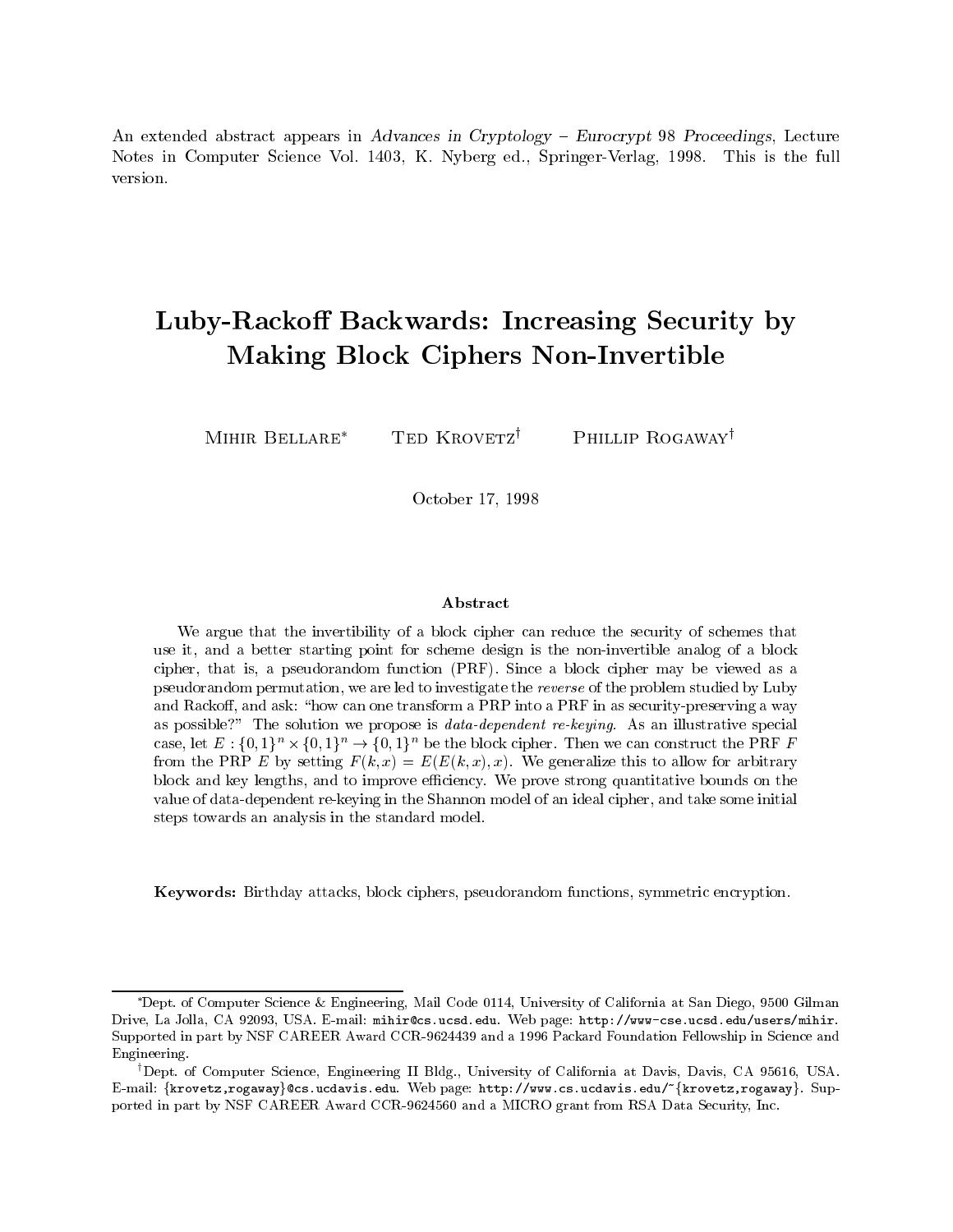| $\mathbf{1}$ | Introduction                                                                                                                                                                              | 3                     |
|--------------|-------------------------------------------------------------------------------------------------------------------------------------------------------------------------------------------|-----------------------|
| $\bf{2}$     | The Problem<br>Invertibility can hurt when using block ciphers: An example $\dots \dots \dots \dots \dots$<br>2.1<br>PRPs, PRFs, and their relation to block ciphers<br>2.2<br>2.3<br>2.4 | 3<br>3<br>4<br>5<br>6 |
| 3            | The Fn Construction                                                                                                                                                                       | 6                     |
| 4            | Definitions<br>4.1<br>4.2                                                                                                                                                                 | 8<br>8<br>9           |
| 5            | Security of the Fn Construction<br>5.1<br>5.2<br>5.3                                                                                                                                      | 10<br>-10<br>10<br>12 |
| 6            | Proof of Theorem 5.1                                                                                                                                                                      | 13                    |
| 7            | Proof of Theorem 5.2<br>7.1<br>7.2<br>7.3                                                                                                                                                 | 17<br>18<br>19<br>21  |
| 8            | Analysis of attacks<br>8.1<br>8.2                                                                                                                                                         | 24<br>24<br>25        |
|              | <b>References</b>                                                                                                                                                                         | 25                    |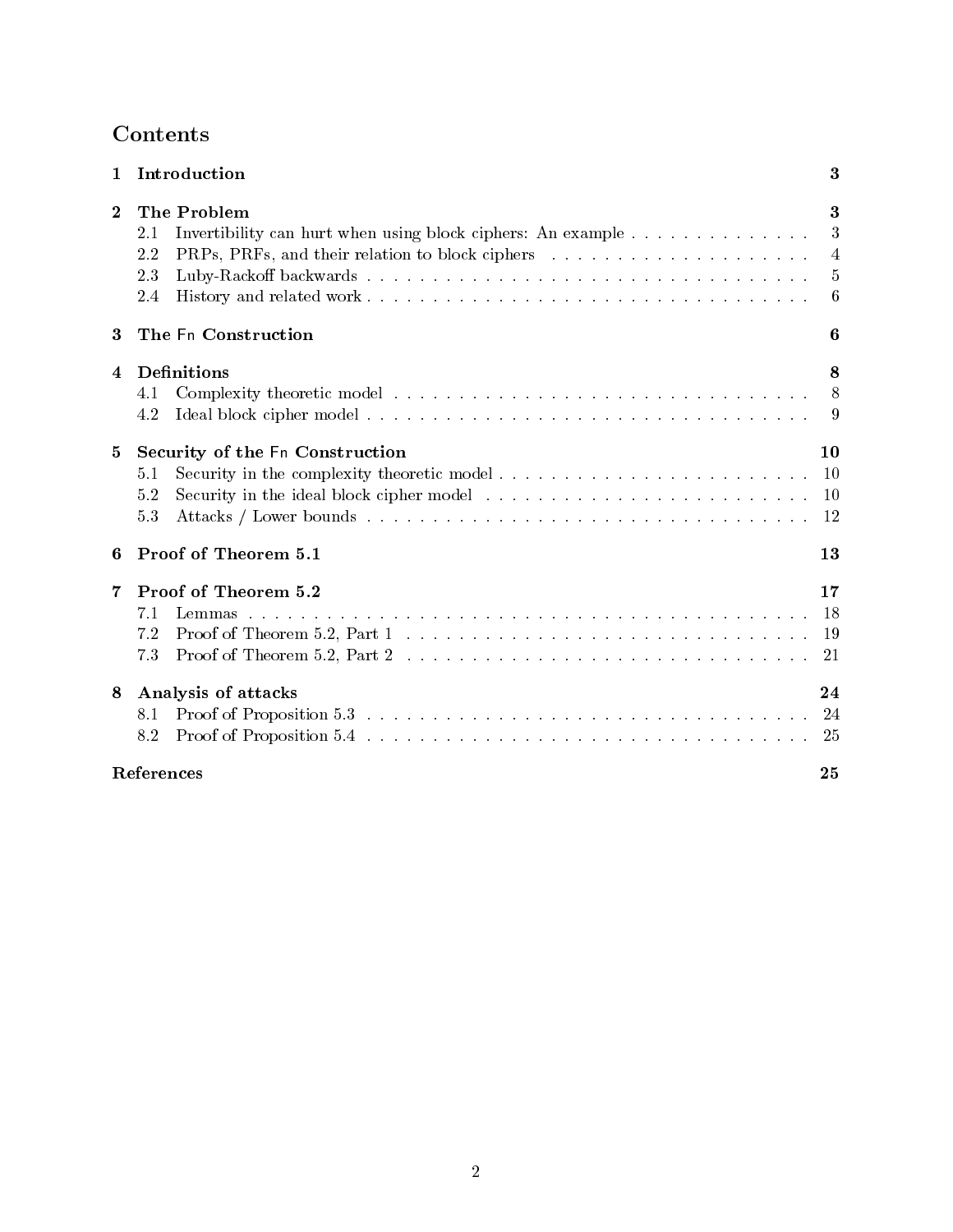### $\mathbf 1$ Introduction

This paper describes a transformation  $-$  turning a "pseudorandom permutation" (PRP) into a pseudorandom function present and dependent represented to a block of the present of the block of the block of cipher to increase the block cipher's security in certain ways, and, in particular, the method leads to block cipher based message encryption and authentication techniques which are approximately as efficient as ones in current use, but have better security.

In Section 2 we explain our (at first paradoxical sounding) thesis: that invertibility of a block cipher can be a liability not an asset when it comes to the security of schemes that use the cipher We will then explain what are PRFs and PRPs how the former are a better starting point for constructions but the latter a better model for block ciphers and how all this leads us to consider the problem of transforming PRPs into PRFs in a security preserving way

In Section 3 we describe our way to do the PRP to PRF transformation. We call our transform  $\mathsf{r}\mathsf{n}$  , where  $a$  is a parameter on which the construction depends. The impatient reader can jump to Section 3 to see how  $\mathsf{Fn}^d$  works. It is very simple.)

Our main result is an analysis<sup>-</sup> in the Shannon model which shows that if the block cipher is ideal then its transform under Fn° is close to an ideal random function. The provided bounds are strong, showing the transform is close to security preserving.

The interpretation of the above is that the Fn $\degree$  transform gives good security against "generic" attacks To guage its strength against cryptanalytic attacks we also analyze it in the standard complexity theoretic or "reductionist" framework. We do succeed in providing a reduction, but the quality of the bounds is not as good as in the Shannon model and thus we view these results as preliminary, hopefully to be improved.

The results are presented, discussed, and displayed graphically in Section 5. Just before that. in Section 4, we provide the precise definitions of the security notions, but these can be skipped at first reading, or skipped entirely by an expert. The rest of the paper is devoted to proofs.

# 2 The Problem

We begin with a simple example, then relate these issues to PRFs and PRPs, then describe the problem that results and conclude with a discussion of related work

### $2.1$ Invertibility can hurt when using block ciphers: An example

A block cipher is a function  $E: \{0,1\}^{\kappa} \times \{0,1\}^n \to \{0,1\}^n$  which transforms an n-bit message block  $\alpha$  into an an interpretible control of a string  $\alpha$  , and  $\alpha$  in  $\alpha$  in  $\alpha$  in the function is invertible. in the sense that for each key the map  $E_k {\triangleq} E(k, \cdot)$  is a permutation of  $\{0, 1\}^n$ , and knowledge of  $k$ permits computation of  $E_b$  . Concrete examples are DES, triple-DES and RC5.

Message encryption is done by using the block cipher in some mode of operation such as CBC Using even a very good block cipher say triple DES or even an ideal cipher CBC encryption becomes insecure once 2 + - blocks have been encrypted, in the sense that at this point partial information about the message begins to leak-, que to birthday attacks. Furthermore, this is true

All analyses in this paper are concrete and quantitative, meaning providing explicit, non-asymptotic bounds on the success probabiilty of an adversary as a function of its resources-

A good encryption scheme is much more than one that prevents key recovery from a ciphertext it should have the property that even partial information about the plaintext is not revealed  $[9, 4]$ .

The attacks are well known. See  $\left|4\right|$  for an analysis of their effectiveness relative to formal notions of security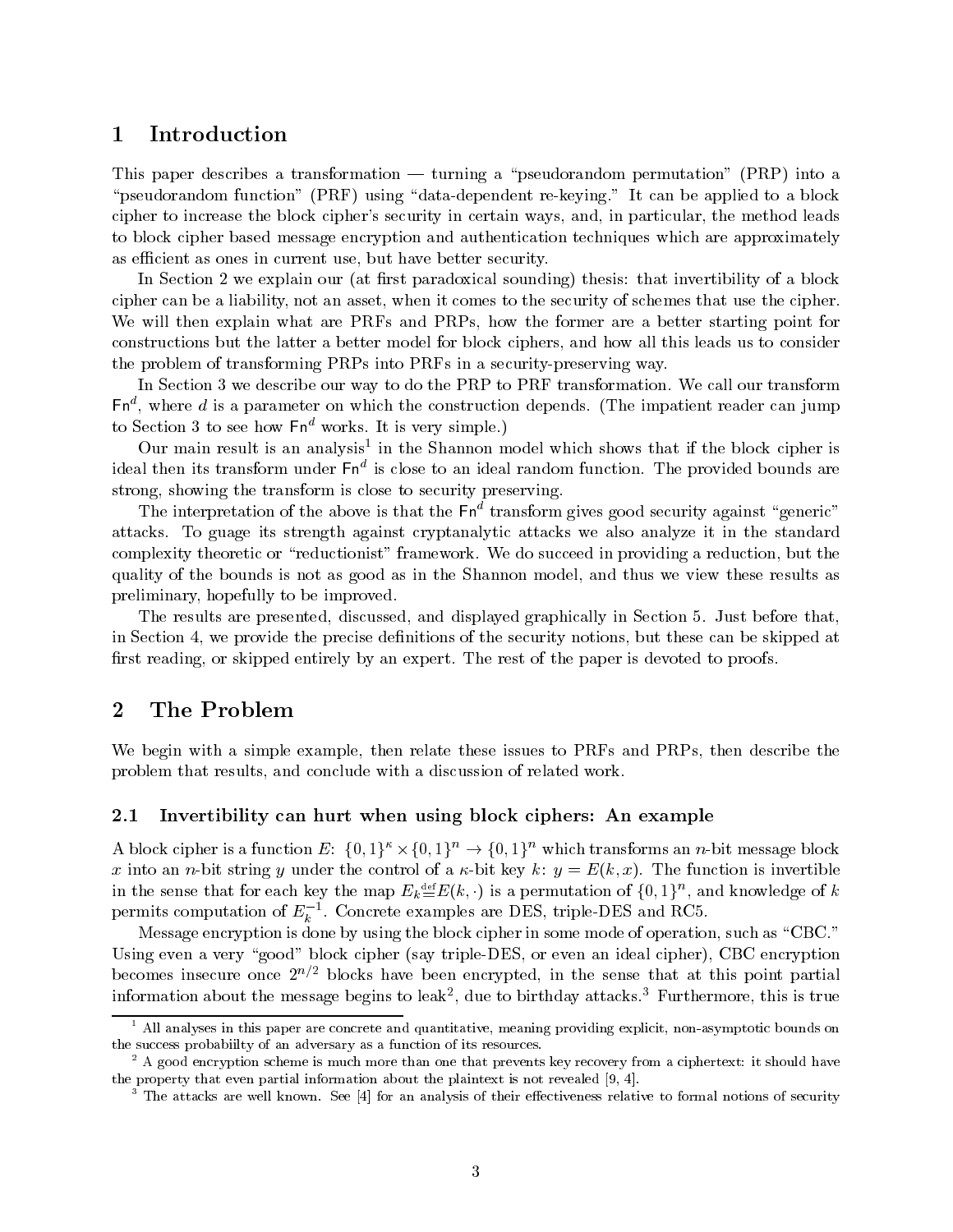for many other common modes of operation too Thus direct use of a bit block size block cipher usually enables one to safely encrypt no more than  $2^{++}$  plocks, which is quite small.

We stress that these attacks arise because the cipher is a permutation, and their cost depends only on the block length, not the key length or the security of the block cipher. So the attacks are just as eective for triple DES or even an ideal block cipher as they are for DES In summary block cipher based schemes are often subject to birthday attacks arising from the very nature of block ciphers as permutations

So now can we safely encrypt more than  $Z^{\gamma-}$  blocks: One answer is to use a slightly different type of primitive in an appropriate mode of operation: specifically, a "pseudorandom function"  $(PRF)$  in CTR (counter) mode, as discussed in  $[4, 11]$  and explained further below. This way to encrypt is easy and has no extra overhead if a PRF of cost comparable to the block cipher is available

The above is only one example of an issue that arises in many places: that the permutivity of a block cipher can hinder the security of schemes which use it. To effectively address this we need to explain what are PRFs and PRPs and how they relate to block ciphers

### 2.2 PRPs, PRFs, and their relation to block ciphers

Let us first back up and look at how the security of a block cipher is best captured.

Security of a block cipher- PRPs It is natural to view a real block cipher as constructed to "approximate", as closely as possible, an ideal block cipher (that is, a random permutation) in the sense that if you don't know the key k and only see input/output examples of  $E_k$  then these should appear like input/output examples of a random permutation. The quality of a given block cipher  $E$  as a PRP (pseudorandom permutation) is thus captured by a function SEC  $_{E}^{c_{F}^{+}}(q,t)$  which returns the maximum "advantage" that one can obtain in distinguishing  $E_k$  from a random permutation if you see q input/output examples and are allowed further computational resources bounded by t. (In the complexity theoretic model t will bound computing time in the information theoretic model  $\begin{pmatrix} 1 & 1 & 1 & 0 \end{pmatrix}$ 1 given as the difference of two probabilities: the probability that the adversary outputs 1 given a random function  $E_k$  from E, and the probability that the adversary outputs 1 given a random permutation  $\pi$ . See Section 4 for more details.)

Each specific cipher (eg. DES) will have such an associated security function, which depends on (and to a large extent comprises) its cryptanalytic strength. Of course we won't know for sure what is this function, but we can work with what we know from cryptanalytic results. For example, if the linear cryptanalysis of [13] is the best attack on DES, we might assume  $\text{SEC}_{\text{DES}}^{\text{r}}(q,t)$  stays small (close to  $\sigma$ ) until  $q, \iota$  reaches around  $\varphi^{\perp}$ . From now on, block cipher and PRP are synonymous, from the security point of view

Ciphers without invertibility- PRFs Like a block cipher a pseudorandom function PRF is a map  $F: \{0,1\}^{\kappa} \times \{0,1\}^n \to \{0,1\}^n$ , but now  $F_k {\stackrel{\text{def}}{=}} F(k, \cdot)$  is not required to be invertible. The required security property is to approximate, as closely as possible, a random function. The quality of a given function F is captured by  $\text{SEC}_F^{\text{--}}\left( q,t\right)$  which returns the maximum "advantage" that one can obtained in distinguishing  $\sim$  words are a random function if you see and you seek and are the computer and a allowed computational resources  $t$ . (This advantage is the difference between probability that the adversary outputs 1 given a random function  $F_k$  from F and the probability that the adversary outputs 1 given a random function  $\rho$ . See Section 4 for more details.)

for encryption.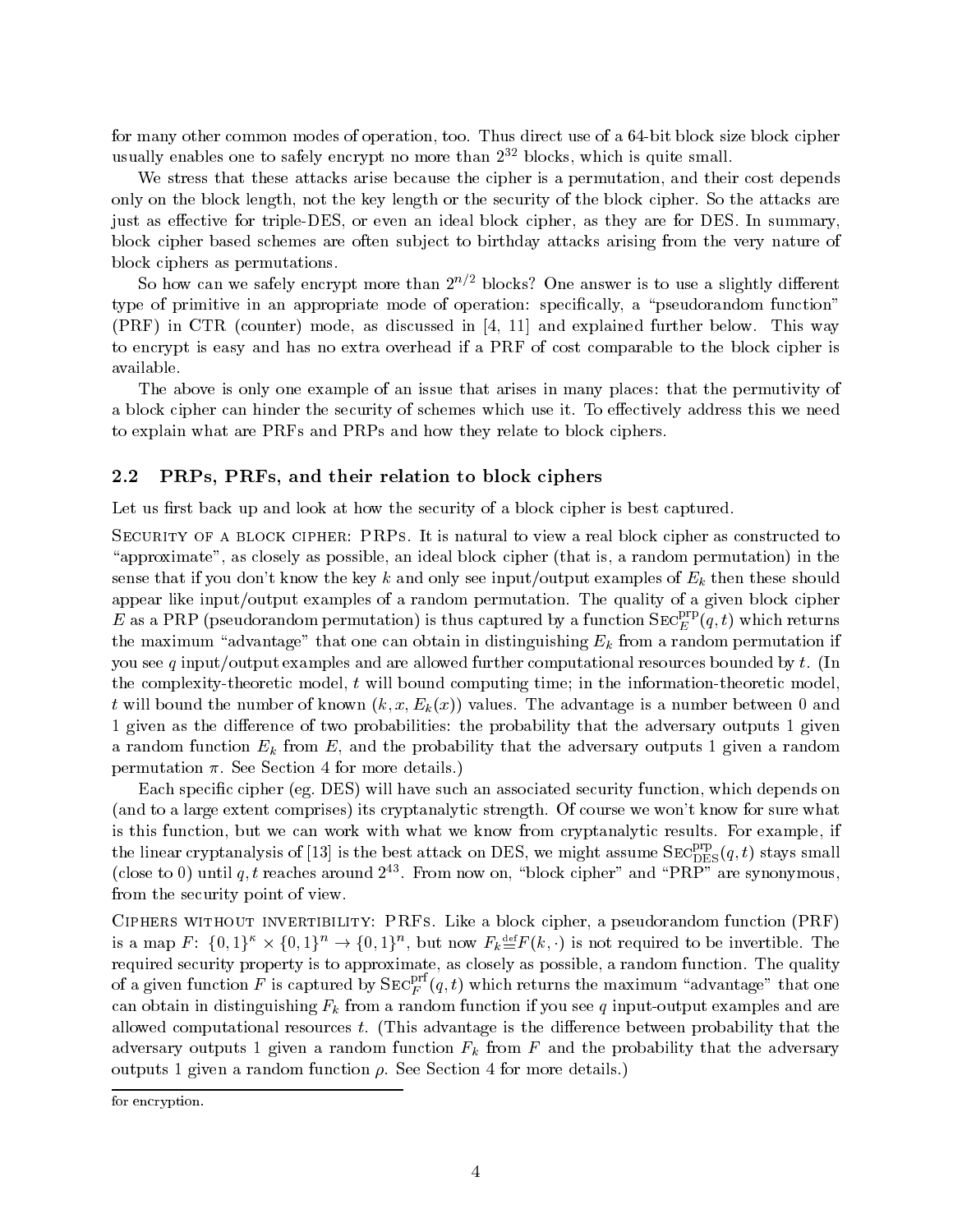THE EXAMPLE REVISITED. Counter mode encryption with a PRF  $F$  means that to encrypt an *m*-block plaintext  $m = x_1 \cdots x_m$ , send

 $(\text{ctr. } F_k(\langle \text{ctr } +1\rangle) \oplus x_1 \parallel \cdots \parallel F_k(\langle \text{ctr } +m\rangle) \oplus x_m)$ 

where  $\langle i \rangle$  is the binary encoding of i into n bits, " || " denotes concatenation, and where you increment ctr by m after doing each encryption. (Notice that to decrypt you need only apply  $F_k$ . so that you dont need this function to be invertible Counter mode encryption with a good PRF is pretty much "ideal encryption": it is shown in [4] that an adversary's chance of obtaining partial information about some plaintext, after  $q$  blocks have been encrypted, is at most  $\text{SEC}_F^{\leftarrow}(q,t),$  the strength of  $F$  as a PRF. In particular if we had a PRF  $F$  with the same numerical security as DES but as a PRF not a PRP, namely  $\text{SEC}_{F}^{r}(q,t) \approx \text{SEC}_{\text{DES}}^{r}(q,t)$ , then we could encrypt nearly  $2^{r_0}$ blocks, well above the birthday bound.

In contrast, when we use a block cipher (PRP) directly in CBC (or CTR) mode, we are not able to recoup all of the cryptographic strength captured by its  $\text{SEC}_{E}^{r}( \cdot, \cdot)$  value, because at  $q=2^{n/2}$ (which is  $q = 2$  for DES) birthday attacks kill the encryption scheme.

The conclusion can be put like this to get quantitatively good security what is most useful and convenient about F is that  $\text{SE}^{r}_{F}(q,t)$  be small, not  $\text{SE}^{r}_{F}(q,t)$ . To make the former as low as possible the family  $F$  must not be a family of permutations since no family of permutations  $\mathcal{F}$ will have a good value of  $\text{SEC}_{F}^{\text{en}}(q,t)$  if  $q \geq 2^{n/2}$ . This is because of birthday attacks: if F is a family of permutations then the adversary  $A(q)$  who guesses "random function" if and only if she sees a collision in the answers returned from  $q$  distinct but otherwise arbitrary queries already accrues advantage of about 1/*e* if  $q = \text{2}^{n}$  . The adversary's advantage then goes quickly to 1 with  $q \gg 2^{n/2}$ .

#### 2.3 Luby-Rackoff backwards

The above is part of an emerging view or understanding, emanating from works like [4, 5, 6, 20]. that when it comes to designing higher level primitives like encryption schemes or MACs a PRF is a better tool than a PRP, from two points of view: it permits easier and more effective *analysis* of the designed scheme, and the resulting schemes have a greater proven quantitative security. This leads us to suggest that for the purpose of protocol design, what we really want are PRFs, not block ciphers (PRPs).

So the question is how to get PRF families of high security and low cost. One possibility is to make these directly in the same way we make block ciphers now We suggest that this indeed be kept in mind for the future, but at the moment is not a very pragmatic view, for two reasons. First, we have lots of (good) block ciphers available, and we want to use them well. Second, permutivity may be important to the design process of block ciphers; for example, using the round structure of a Feistel network gives rise to a permutation

We propose instead to transform PRPs into PRFs. That is, starting with a good PRP  $E$ (realized by a block cipher), convert it into a good PRF  $F$ . This is effectively the reverse of the problem considered by Luby and Rackoff  $[12]$ , who wanted to turn PRFs into PRPs.

A crucial issue is to make transformations that are as security preserving as possible We want  $\text{SEC}^{\text{per}}_F(q,t)$  to remain low even for  $q \gg 2^{n/2}$ . Ideally,  $\text{SEC}^{\text{per}}_F(q,t)$  would be close to  $\text{SEC}^{\text{per}}_F(q,t)$ .

Let us now discuss some related work. Following that we present our construction.

<sup>&</sup>lt;sup>4</sup> Another possibility is to make sure that the block size n is large enough ( $n \ge 128$ ) that attacks of complexity 277 are irrelevant. This too is a good idea, but the construction we give has merit which goes beyond the birthday attacks which we have been using to motivate this problem-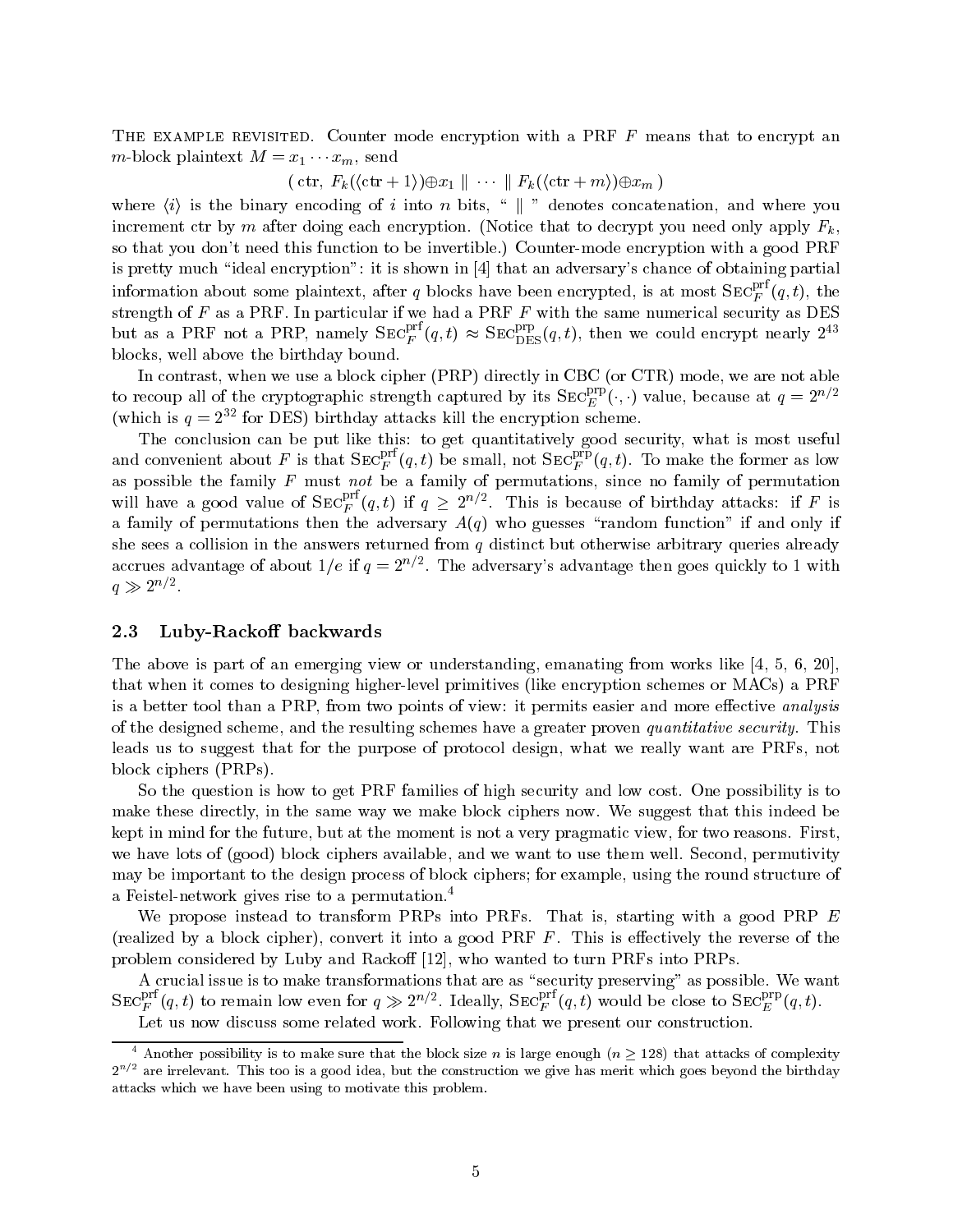#### $2.4$  History and related work

Our construction is related to the cascade construction of 

The notion of a PRF was rst dened in the polynomial time framework by Goldreich Gold wasser and Micali [8]. A concrete security treatment of PRFs, together with the idea that concretely defined PRFs/PRPs can be used to model block ciphers, originates with  $[6]$ . Luby and Rackoff use the term PRP to refer to a family of permutations that is a PRF family in the sense of  $[8]$ . Our notion is different in that we measure the advantage relative to random permutations, not functions. time framework but in the polynomial time framework but in the concrete time of the concrete time  $\mathcal{L}_\mathbf{z}$ the difference is crucial; indeed, if concrete security is ignored, the problem we are considering does not exist

the ideal block cipher model we use for some of our results is that of -  $\sim$  -  $\sim$   $\sim$   $\sim$   $\sim$   $\sim$   $\sim$   $\sim$ 

There are many natural ways to try to do the PRP to PRF conversion One of the rst to come to mind is to define  $F_k(x) = x \oplus E_k(x)$ . This construction is of value in some contexts, but not in ours. For if you are given an oracle for this  $F_k(\cdot)$  you effectively have an oracle for  $E_k(\cdot)$ : for any query x you can compute  $E_k(x)$  as  $x \oplus F_k(x)$ . So  $F_k$  will resemble a random function no more than  $E_k$  does.

There are many natural alternatives to the Fn<sup>o</sup> transformation. For example, truncate  $E_k(x)$ , dening Fkx to be some appropriate three was presented in Fkx to the scheme was particles was particles to be a by [2]. Another natural method is  $F_{k_1k_2}(x) = E_{k_1}(x) \oplus E_{k_2}(x)$ . This has not been analyzed.

Aiello and Venkatesan [1] give a general construction for turning a PRF  $E: \{0,1\}^\kappa \times \{0,1\}^n \to$  $\{0,1\}^n$  into a PRF  $F: \{0,1\}^{6\kappa} \times \{0,1\}^{2n} \to \{0,1\}^{2n}$ . But this is a different problem. Although they too want to circumvent some birthday attacks, their starting point is a random function (not a permutation) and the problem is to double the number of bits the function can take as input. They are bound by the original security of the starting function as a PRF: birthday attacks are only prevented in the sense that the construction does not induce such attacks itself. So if a block cipher is the starting point, it is viewed as a PRF, inealling the security is only  $2^+$  . There is no notion of modeling a cipher as a random permutation. In contrast, we go above the original birthday threshold, to a security close to  $2^\circ$ . Our construction is also more emclent, and it yields a map of the same key size and block length as the original one

In constructing a Wegman Carter message authentication code MAC  one needs to sym metrically the sale  $\mu$  is the universal message message  $\mu$  and is in the encryption of the encry  $\mu$ tion, one could define  $\mathsf{MAC}_{k1,k2}(M) = (\text{ctr},\ E_{k2}(\text{ctr})\oplus h_{k1}(M)),$  but the security would degrade by  $\Theta(q^{-}2^{-\alpha})$  compared to using a PRF. (Here q is the number of MACed messages.) Shoup [20] describes an alternative with better exact security Our methods allow the simpler and more general (ctr,  $F_{k2}(\text{ctr}) \oplus h_{k1}(M)$ ), where F is the result of PRP-to-PRF conversion starting from E.

As we explained, Luby and Rackoff consider the complementary problem of turning a PRF into a block cipher  $[12]$ . Luby and Rackoff spawned much further work, including  $[14, 15, 16, 17, 22]$ , and our work shares their emphasis on concrete bounds, efficiency, and tight reductions.

# The Fn Construction

We have described in Section 2.4 some simple suggestions that don't work and some related constructions. Now we present our solution. We let  $E: \{0,1\}^{\kappa} \times \{0,1\}^n \to \{0,1\}^n$  be the given block  $cipher (PRP).$ 

The values n and  $\kappa$  vary across real block ciphers; for example, for DES we have  $\kappa = 56$  and n and the two cases we have the cases of the case of the second to the case cases the case of the cases of the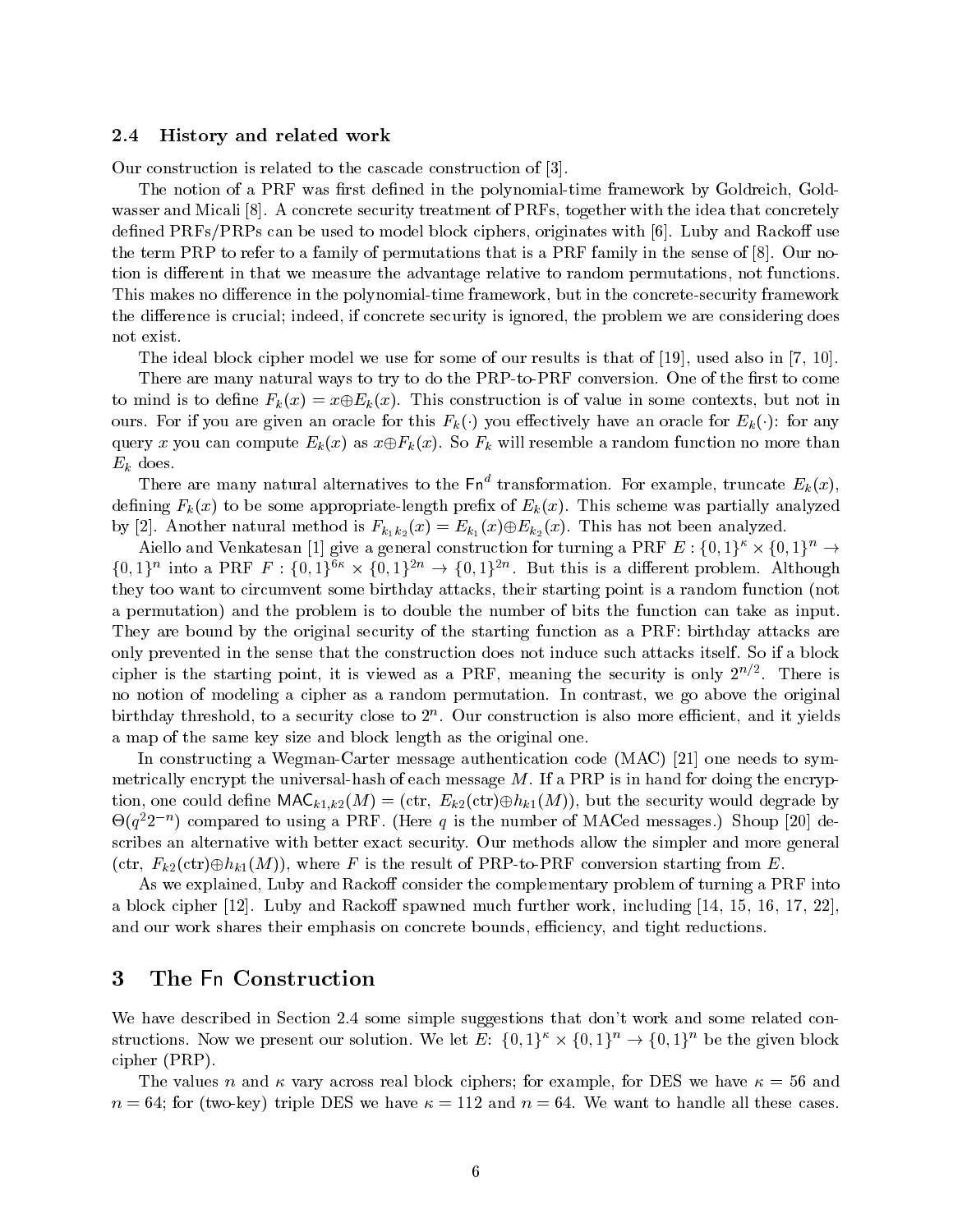Accordingly, our construction depends on the relative values of  $\kappa$  and n. It also depends on a parameter d, where  $0 \leq d \leq n$ .

SIMPLE CASE. The simplest case of our construction is when the given PRP has the property that  $\kappa = n$ , and we choose  $a = 0$ . One then defines  $F = \text{Fn}[E]$  by  $F(k, x) = E(E(k, x), x)$ . That is,  $r_k(x) = E_{k'}(x)$ , where  $\kappa' = E_k(x)$ . We call this claud-dependent re-keying since we are applying  $E$  to x, but using the data-dependent derived key  $\kappa = E_k(x)$ . The cost of computing F is twice the cost of computing  $E$ , in the sense that there are two applications of  $E$  for each application of  $F$ . The general construction includes a provision aimed at reducing this overhead.

THE GENERAL CASE. Let  $0 \le d \le n$  be given. If x' is an n-bit string, let  $x' \gg d$  denote x' shifted to the right by a positions, with 0-bits milling the vacated positions. If  $\kappa$  is a string of length  $\ell$ , let  $[k']_{1,i}$  be the string consisting of the first i bits of k' (for  $1 \le i \le \ell$ ). Set  $j = \lceil \kappa/n \rceil$ . The function  $F = \texttt{Fn} \cap E$  takes a  $\kappa_j$ -bit key  $\kappa_1 \cdots \kappa_j$  and an  $n$ -bit input  $x$  to return an  $n$ -bit output  $y$  as follows:

**function**  $F(k_1 \cdots k_j, x)$ begin

 $x' \leftarrow x \gg d$  $1/Shift$  away low d bits  $k' \leftarrow E(k_1, x') \Vert \cdots \Vert E(k_i, x') \quad // \textit{Construct the "extended" derived key}$  $k \leftarrow [k']_{1 \dots \kappa}$  $\frac{1}{\sqrt{W}}$  only need  $\kappa$  bits of derived key  $y \leftarrow E(k, x)$  $\frac{1}{\sqrt{U}}$  Use derived key on the input return y



We call x' the group selector and k the derived key. The j applications of  $E_{k_i}$  are to deal with the possibility that  $\kappa > n$ , and the truncating of k' to  $\kappa$  bits is to handle the possibility that the key length  $\kappa$  might not be a multiple of the block length n. (More strange is the discarding of bits from the x, namely the  $x\gg d$ . This is for efficiency, as we will explain below.) As an example, if <sup>E</sup> DES so that and <sup>n</sup> we would have j so the key of F is just a bit DES key  $\kappa_1$ , the derived key  $\kappa$  is the first 50 bits of DES $_{k_1}(x)$ , and the output is DES $_{k'}(x)$ . If E is TDES two key triple DES so that  and n we would have j  so the key for F is a pair  $\kappa_1 \kappa_2$  of TDES keys, the derived key  $\kappa$  is the first 112 bits of TDES $k_1(x)$ TDES $k_2(x)$ , and the output is TDESk- x

Notice that for fixed  $\kappa_1 \cdots \kappa_n$ , if two  $n$ -bit strings determine the same group selector then they generate the same derived key, and this happens if the two strings agree in the first  $n - d$  bits. Accordingly we cluster together all points that have the same group selector into what we call a *common key group*. Thus there are a total of  $2^{n-d}$  common key groups. For any  $\alpha \in \{0,1\}^{n-d}$  we define  $\text{ckg}_{\alpha} = \{x : [x]_{1...n-d} = \alpha\}$  as the  $\alpha$ -th common key group. Identifying strings with integers in the natural way, the *i*-th common key group consists of the integers  $(i = 1/2^{\circ}, ..., i2^{\circ} = 1.$ 

EFFICIENCY. Recall that the nominal way to encrypt using  $F = \mathsf{Fn}^d E$  involves applying F to a single key k and successive ctr values By dropping the least signicant d bits of this counter one needs to recompute  $\kappa$  only once every  $\textit{z}^{\bot}$  invocations of  $\textit{r}$  . Of course an implementation would need to to record the last derived key and refrain from re computing it Doing this makes the amortized cost to compute  $F$  just  $(1 + 2e^{-\tau})$  times the cost of computing  $E$ . For many ciphers this is an underestimate because of additional cost associated to changing the key. In fact, the cost of changing the key for some block ciphers is high, which is why we don't want to do it very often.

VARIATIONS. How exactly one drops bits of x is not so important. For example, instead of shifting to the right one could zero out the least signicant d bits This makes no dierence in the analysis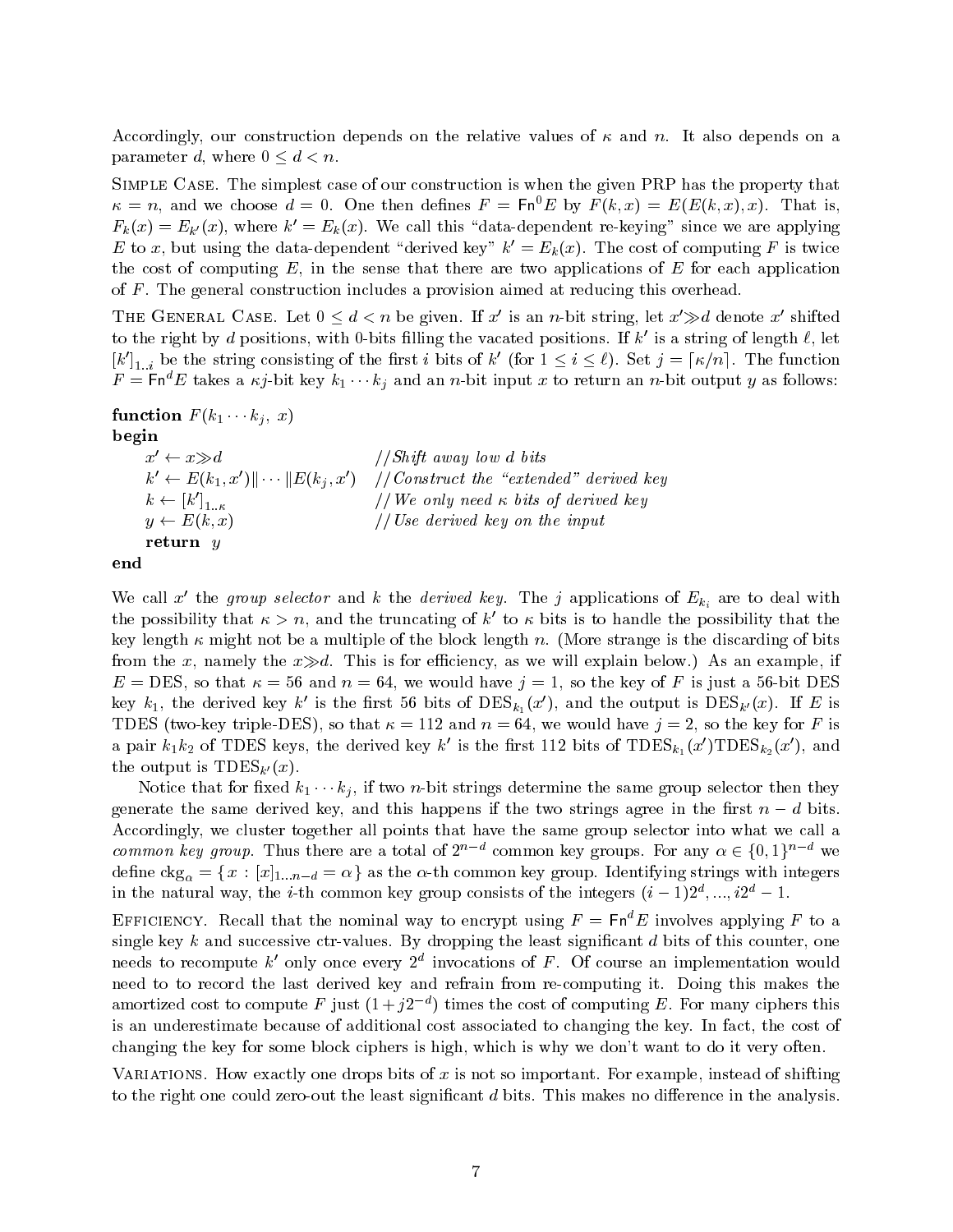We have constructed  $F = \mathsf{Fn}^a E$  to be a map  $F : \{0,1\}^{j\kappa} \times \{0,1\}^n \to \{0,1\}^n$ . If one prefers, let  $F_k(x) = E_{k'}(x)$  where  $k'$  is the first  $\kappa$  bits of  $E_{k_1}(x \gg d) \parallel \cdots \parallel E_{k_i}(x \gg d)$  and  $k_i$  is defined as  $E_k(\langle i \rangle)$ . Now F uses a  $\kappa$ -bit key, just like F. The analysis of F lifts to F with just a tiny loss in quantitative security

# 4 Definitions

Here we give the more precise definitions of security in the two models in which we will be analyzing our construction, namely the (standard) "complexity theoretic" model and the Shannon model.

Recall that in Section 2 we discussed the security of F and E by way of functions  $\text{SEC}_F^+(q,t)$ and  $\text{SEC}_{E}^{+}(q,t)$ . Their meaning changes according to the model in a simple way:

- $\bullet$  In the complexity theoretic model they are  $\mathrm{CSEC}^{F^-(q,t)}_F(q,t)$  and  $\mathrm{CSEC}^{F^-F}_F(q,t),$  respectively, these quantities being defined in Section 4.1 below, and
- $\bullet$  In the ideal cipher model, they are ISEC  $_{\mathsf{F}}^{\mathsf{c} \mathsf{r}}(q,t)$  and ISEC  $_{\kappa,n}^{\mathsf{c},p}(q,t),$  respectively, these quantities  $\text{(In our case, } \mathsf{F} = \mathsf{Fn}^d).$

PRELIMINARIES. If S is a probability space then  $q \leftarrow S$  denotes the operation of selecting q at random according to the distribution specified by  $S$ . If  $S$  is a set it is viewed as endowed with the uniform distribution, so that  $q \leftarrow S$  means that  $q$  is selected uniformly at random from set S. If y is not a set then  $q \leftarrow y$  is a simple assignment statement, assigning q the value y. (It is thus equivalent to  $g \leftarrow \{y\}$ .) Let Perm<sub>n</sub> denote the set of all permutations  $\pi : \{0,1\}^n \rightarrow \{0,1\}^n$ . Let Rand<sub>n</sub> denote the set of all functions  $\rho: \{0,1\}^n \to \{0,1\}^n$ . Let  $\mathrm{BC}_{\kappa,n}$  be the set of all maps  $E: \{0,1\}^{\kappa} \times \{0,1\}^n \to \{0,1\}^n$  such that  $E(k, \cdot) \in \text{Perm}_n$  for all  $k \in \{0,1\}^{\kappa}$ . Let  $\text{RF}_{\kappa,n}$  be the set of all maps  $R: \{0,1\}^{\kappa} \times \{0,1\}^n \to \{0,1\}^n$ .

A family of functions with key length  $\kappa$  and block length  $n$  is a map  $G: \{0,1\}^\kappa \times \{0,1\}^n \to$  $\{0,1\}^n$ , that is,  $G \in \text{RF}_{\kappa,n}$ . Each  $\kappa$ -bit key k specifies the map  $G_k \stackrel{\text{def}}{=} G(k,\cdot) \in \text{Rand}_n$ . This map is not necessarily a permutation. If  $G_k$  is a permutation for each  $k \in \{0,1\}^{\kappa}$  (ie.,  $G \in \text{BC}_{\kappa,n}$ ) then we call G a family of permutations, or a block cipher. We view G as a probability space over  $\text{Rand}_n$ given by choosing functions via a uniform choice of the underlying key; that is,  $g \leftarrow G$  is the same as  $k \leftarrow \{0,1\}^{\kappa}$ ;  $g \leftarrow G_k$ .

Given a block cipher E, the block cipher  $E^{-1}:\{0,1\}^{\kappa}\times\{0,1\}^n\to\{0,1\}^n$  is defined by  $E^{-1}(k,y)$ being the unique point x such that  $E(k, x) = y$ . We interchangeably write  $E_k$  (y) and  $E^{-1}(k, y)$ .

An adversary is an algorithm A with access to some number of oracles  $\mathcal{A}$ superscripts to A, as in  $A^{E,E}$ ,  $F$ . An oracle responds to its query in unit time.

#### $4.1$ Complexity theoretic model

We will have two measures of security: the strength of  $G$  as a PRF and the strength of  $G$  as a PRP. We follow  $\left[6\right]$  in the manner in which the basic notion of  $\left[8\right]$  is "concretized."

First, we need the concept of advantage, which for emphasis we call the "computational advantage" and write CADV. Let D be an algorithm (a "distinguisher") taking an oracle for a function  $g$  and families of functions with the same block length  $\alpha$  functions with the same  $\alpha$  and  $\alpha$  denotes the same block length  $\alpha$ 

$$
CADV_{G_1,G_2}(D) = Pr[g \leftarrow G_1 : D^g = 1] - Pr[g \leftarrow G_2 : D^g = 1].
$$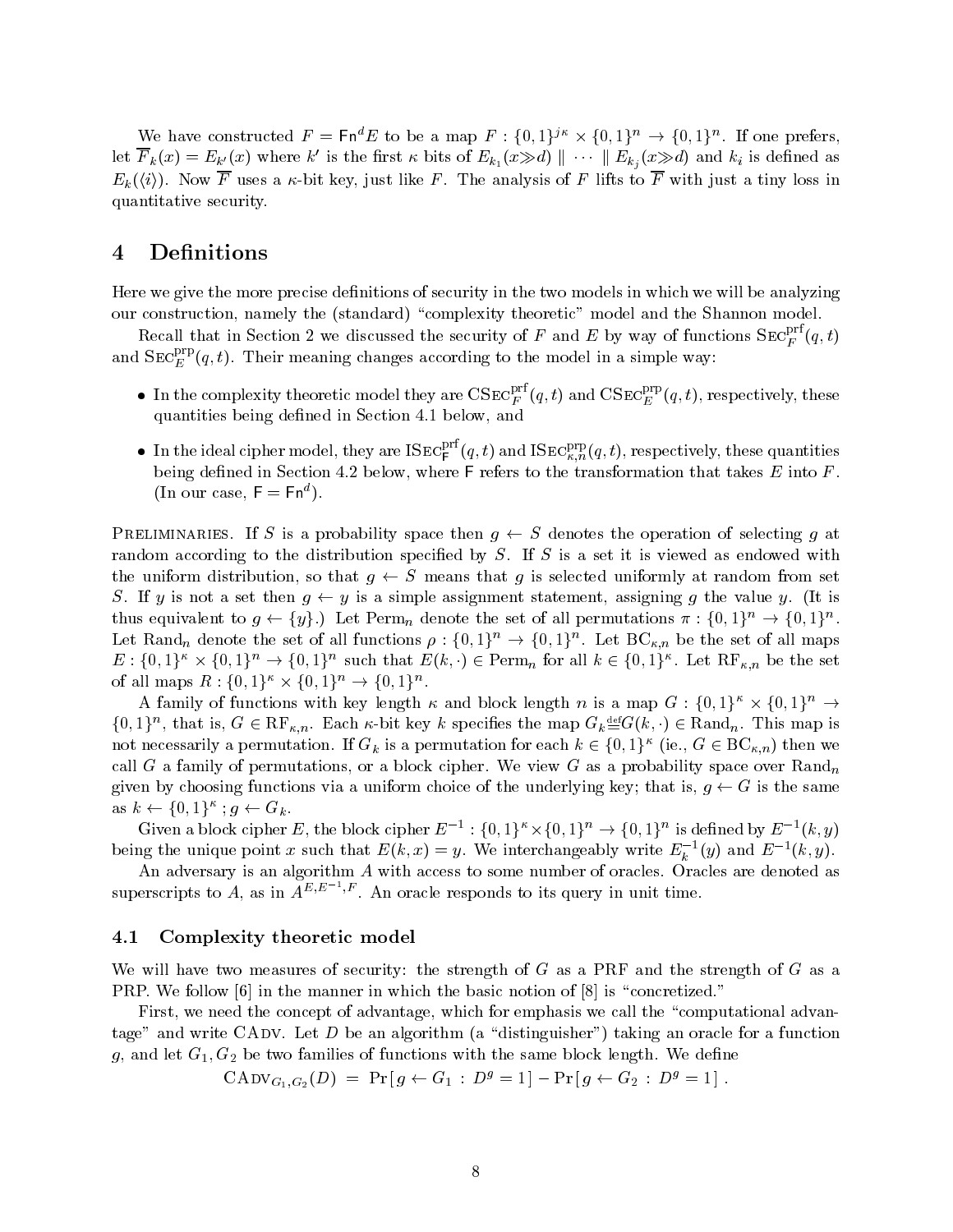Now, suppose  $F$  is a family of functions, and  $E$  is a family of permutations. We let

$$
\begin{array}{lcl} \mathrm{CADV}_{F}^{\mathrm{prf}}(D) & = & \mathrm{CADV}_{F,\mathrm{Rand}_n}(D) \\ \mathrm{CSEC}_{F}^{\mathrm{prf}}(q,t) & = & \mathrm{max}_{D} \ \{ \mathrm{CADV}_{F}^{\mathrm{prf}}(D) \} \end{array} \quad \middle| \quad \begin{array}{lcl} \mathrm{CADV}_{E}^{\mathrm{prp}}(D) & = & \mathrm{CADV}_{E,\mathrm{Perm}_n}(D) \\ & \mathrm{CSEC}_{E}^{\mathrm{prp}}(q,t) & = & \mathrm{max}_{D} \ \{ \mathrm{CADV}_{E}^{\mathrm{prp}}(D) \} \end{array}
$$

Here the first quantity measures the advantage  $D$  has in distinguishing random members of  $F$ (resp.  $E$ ) from truly random functions (resp. permutations) of the same block length. The second quantity is the maximum advantage attainable using some amount of resources in this case the number q of oracle queries and the running time t. For simplicity, when we speak of an adversary's time we mean the adversary's actual running time plus the size of the encoding of the adversary (relative to some fixed encoding scheme), so we have a single parameter  $t$  to capture time plus description size. The maximum here is over all distinguishers  $D$  that make up to  $q$  oracle queries and have running time bounded by  $t$ .

### 4.2 Ideal block cipher model

The Shannon model  $\mathbb F$  as a random block cipher This means that each Ek is taken to be a random block circuit  $\mathbb N$ random permutation on n bit strings Let FE be some operator on E which returns a new family of functions, and say the new family has key length  $\kappa^*$  but the block length is still n. (For us,  $F = Fn^d$ and  $\kappa^* = j\kappa$  where  $j = [\kappa/n]$ .) As modeled by [7], the adversary that attacks F is given oracles for  $E(\cdot, \cdot)$  and  $E^{-}(\cdot, \cdot)$   $\rightarrow$  as well as an oracle f where either  $f(\cdot) = F(k, \cdot)$  for  $F = \Gamma E$  and  $k$ a randomly chosen key in  $\{0,1\}^{\kappa^*}$ , or else  $f(\cdot) = \rho(\cdot)$ , for a random function  $\rho: \{0,1\}^n \to \{0,1\}^n$ . We investigate the adversary's advantage in determining what type of oracle  $f$  is. This is defined as

$$
IADV_F^{prf}(A) = Pr\left[E \leftarrow BC_{\kappa,n} ; k^* \leftarrow \{0,1\}^{\kappa^*} ; f \leftarrow (FE)_{k^*} : A^{E,E^{-1},f} = 1\right]
$$

$$
- Pr\left[E \leftarrow BC_{\kappa,n} ; f \leftarrow \text{Rand}_n : A^{E,E^{-1},f} = 1\right].
$$

The advantage A gains depends, in part, on the number of queries q she asks of f and the total number of queries t she asks of  $E$  and  $E^{-}$ . We are interested in

$$
\text{ISEC}_{\mathsf{F}}^{\text{prf}}(q,t) \; = \; \max_A \left\{ \text{IADV}_{\mathsf{F}}^{\text{prf}}(A) \right\} \, ,
$$

the maximum being over all adversaries that make up to q queries to the f oracle and up to  $t$ queries to the  $E$  and  $E$  - oracles.

the is the computation interaction adversary the adversary modernized computation powers. If we think of  $E$  as a concrete block cipher, and not an idealized one, then attacks in this model correspond to attacks in which the adversary exploits no characteristics specific to the block cipher. only "generic" features of the construction F we are analyzing. Thus, security guarantees from results in this model are weaker than those from results in the model above yet they do have some meaning. We use the Shannon model when technical difficulties prevent us from getting bounds as good as we would like in the complexity theoretic model

NOTE. The goal will be to upper bound  $1 \text{SEC}_\text{F}^+(q,t)$  as a function of  $t,q,\kappa,n$ . As such we don't really need any notion of  ${\tt IsEC}_{k,n}^{r,q}(q,t),$  the security of the block cipher, because the latter is assumed ideal, but there are two reasons to define it anyway. First, to maintain a uniform security treatment across the models, and in particular be consistent with Section 2; second, because it is indeed the quantity with which we wish to compare  $\text{ISEC}_{\mathsf{F}}^{r+}(q,t).$ 

We define  $\text{ISEC}_{k,n}^{-1}(q,t)$  as the maximum, over all adversaries A of the specified resources, of the quantity

$$
\Pr\left[E \leftarrow BC_{\kappa,n} \; ; k \leftarrow \{0,1\}^{\kappa} \; ; f \leftarrow E_k \; : \; A^{E,E^{-1},f} = 1\right]
$$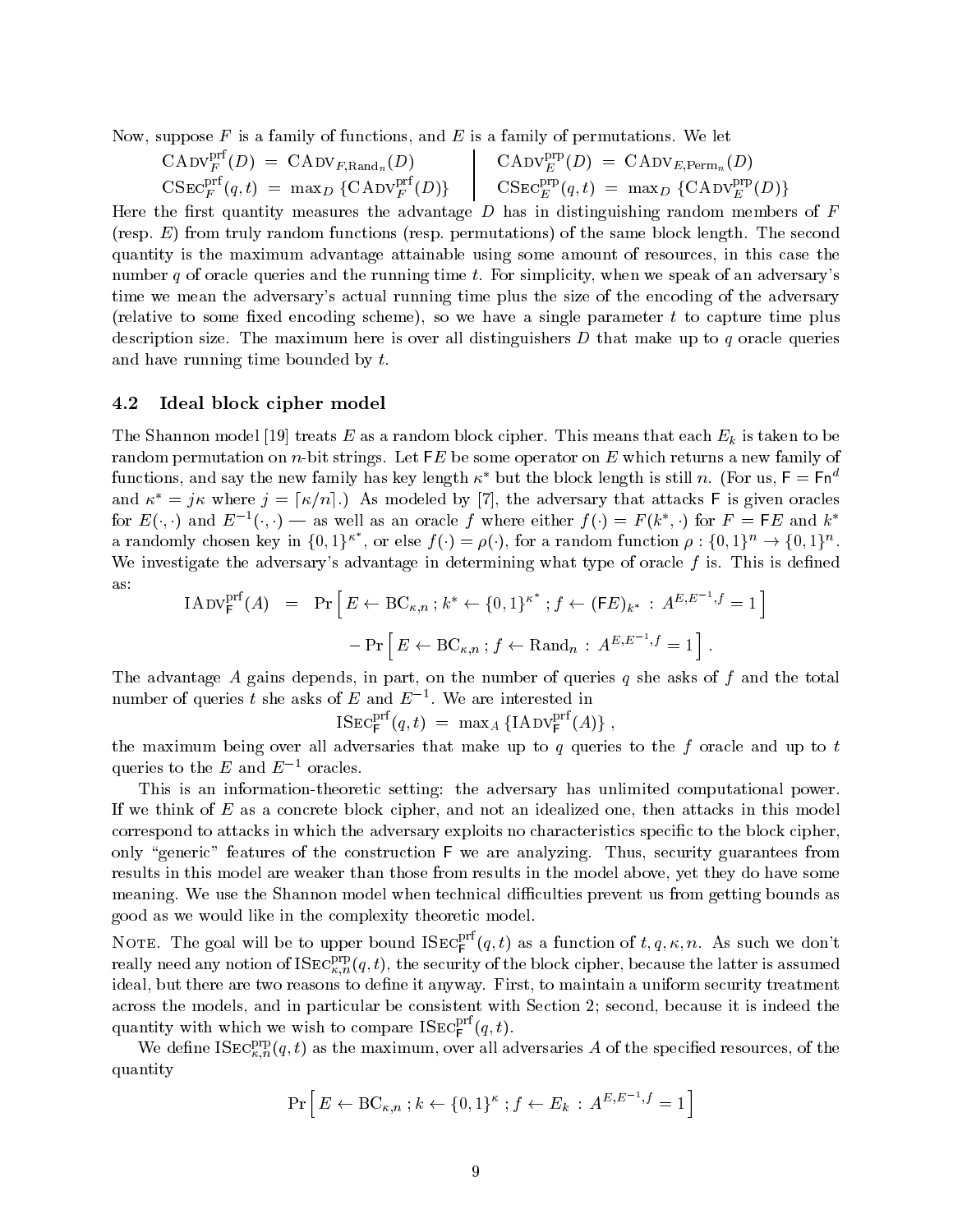$$
- \Pr \left[ E \leftarrow BC_{\kappa,n} ; f \leftarrow \text{Perm}_n : A^{E,E^{-1},f} = 1 \right].
$$

Notice that this quantity is not zero. For  $q > 1$  and large n we would expect it to be about  $t \cdot 2^{-\alpha}$ , corresponding to an exhaustive key search attack

### $\overline{5}$ Security of the Fn Construction

We summarize both proven security guarantees and attacks that indicate the tightness of the bounds in them

### Security in the complexity theoretic model

Here we refer to the notions of security of Section 4.1. We assume  $E$  is a PRP family and show our construction is a PRF family, via a reduction. We do this only for the case where the key length.  $\kappa$ , is identical to the block length, n, and we drop no bits, namely  $d = 0$ .

**Theorem 5.1** Let  $\kappa = n$  be a positive integer and let E:  $\{0,1\}^{\kappa} \times \{0,1\}^n \to \{0,1\}^n$  be a family of permutations whose security as a PRP family is described by security function  $CSE^{r}_{E}(\cdot, \cdot)$ . Let  $F: \{0,1\}^{\kappa} \times \{0,1\}^n \to \{0,1\}^n$  be our construction for the case of no bit dropping, namely  $F = \text{Fn}^*E$ . Its security as a PRF is described by function  $CSEC_F^-(\cdot, \cdot)$  which for any number of queries  $q \leq 2^n/2$  and time t can be bounded as follows:

$$
\mathrm{CSEC}^{\mathrm{prf}}_F(q,t) \ \leq \ \mathrm{CSEC}^{\mathrm{prp}}_E(q,t') + q \cdot \mathrm{CSEC}^{\mathrm{prp}}_E(3,t') + \frac{q^2}{2^{2n}}
$$

where  $t = t + O(q) \cdot (\kappa + n + 1)$  in eq. (

**Proof:** See Section 6.

The bound here looks good at first glance. The first term, namely  $\mathrm{CSEC}^{\mathrm{r}}_F(q,t')$ , is saying the security of F as a PRF is related to that of E as a PRP for essentially the same resources: we can't ask better. The last term, namely  $q^\tau/z^{-\tau}$ , is negligible. What about the middle term, namely  $q \cdot \text{CSEC}_{E}^{r}(3, t')$ ? Intuitively,  $\text{CSEC}_{E}^{r}(3, t')$  is small: what can you do in three queries? This view is deceptive because one should not forget the time t One can spend it in exhaustive key search, and thus  $\mathrm{CSEC}^{F \cdot F}_E(3,t')$  can be  $\Omega(t'2^{-\alpha}).$  But (dropping constants) this is at least  $q2^{-\alpha}$ so the second term in our bound looks like  $q$ - $z$  . Since  $\kappa = n$  this is  $q$ - $z$  .

So these bounds are not proof that the security of  $F$  goes beyond the birthday bound. It would be nice to improve the above result. However, even the proof of the above is not exactly trivial. and this is one reason we include the result in this paper: we hope its ideas are food for thought towards an extension

As far as we can tell, the difficulties in extending the above result are techncial rather than arising from any weakness in the construction. (We could be wrong.) Is there any other way we can give some meaningful evidence of the strength of the construction? We do this by analyzing it in the Shannon model

### Security in the ideal block cipher model

The theorem below looks at the most general version of the  $F = \text{Fn}^d E$  construction, when the number d of bits dropped is arbitrary and no restrictions are made on - n in the model of Section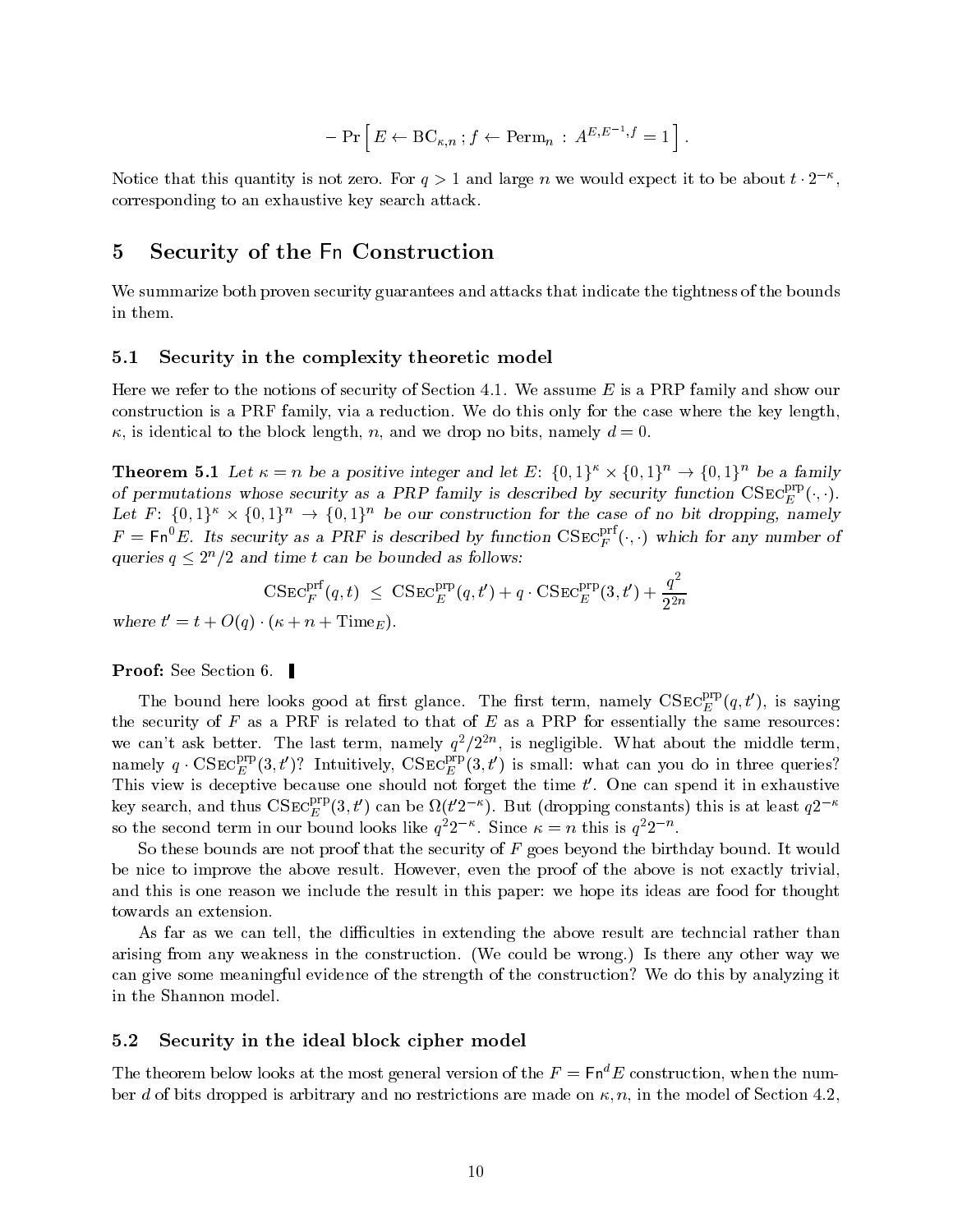

rigure 1. **Tught curve.** Inustrating Theorem 0.2, our upper bound on the adversary's advantage in distinguishing  $F = \text{Fn}^d E$  from a random function, assuming  $n = 64$ ,  $\kappa = 128$ , and  $d = 8$ . Here E is a random permutation and the maximum of the maximum of  $\mathbf{y}_i$  ,  $\mathbf{y}_i$  ,  $\mathbf{y}_i$  are numbered to the maximum of of consecutive  $\beta$ -queries and the total number of  $E, E = \eta$ ueries. Left curve: The birthday bound for the same choice of parameters

where  $E$  is an ideal cipher. We obtain very strong results, showing security not only beyond the birthday bound, but nearly as good as one could hope for.

As we noted in Section 2, an important mode of operation for our construction will be when the  $\alpha$  are being are being along along a proposition and successive counter values indeed the bit dropping  $\alpha$ is done precisely to have maximum efficiency in this mode: as explained in Section 3, in this case. the amortized cost of computing  $F$  is just  $(1 + \gamma/2)$  ) times that of computing  $E$ , a negligible overhead. Accordingly, this is the case to which the following security analysis pertains. (Though later analyses are more general

**Theorem 5.2** Let  $n, \kappa$  be positive integers and d, q, t, t be non-negative integers with  $0 \leq d \leq n$ and let  $\mathsf{F} = \mathsf{F} \mathsf{n}^*$ . Let A be an adversary with three oracles,  $E(\cdot, \cdot),$   $E^{-1}(\cdot, \cdot),$  and  $f(\cdot),$  who asks the numbers  $0, \ldots, q-1$  of its f-oracle (so that these refer to  $\hat{q} = \lceil q 2^{-d} \rceil$  common key groups), and asks at most t total queries of its  $E$ - and  $E$  --oracles, these referring to no more than t common key groups. Let  $j = \lceil \kappa/n \rceil$ . Then  $\text{IADV}_{\text{F}}^{\text{pri}}(A) \leq$ 

$$
\frac{\hat{q}^5 + \hat{t}^5}{120} \cdot 2^{-4\kappa} + \left(j^2 + 2j\hat{q} + tj + t\right) \cdot 2^{-\kappa} + \hat{q}2^{2d - n + 3} + t\hat{t}2^{d - n - \kappa + 2}.
$$

**Proof:** See Section 7.

The first term bounding  $\text{IADV}_{\text{F}}^{\text{rec}}(A)$  remains low until  $q \approx 2^{4n/9}$  or  $t \approx 2^{4n/9}$ . We speculate  $\frac{1}{100}$  these conditions can be further improved to  $Z^{s-1}, \cdots$  (and they are already very small in their current form), so a reasonable summary of IADV  $_{\rm f}^{\rm cr}(A)$  is to say that the construction is good until  $q \approx \min\{2^{\kappa}, 2^{n-d}\}\text{ or }t \approx \min\{2^{\kappa}, 2^{(n+\kappa)/2}\}.$ 

In Figure 1 we illustrate our bound for the case of a block cipher with parameters  $n = 64$ .  $\kappa = 128$ , and dropping  $d = 8$  bits. The bound indicates that one must ask about  $2^{55}$  queries before one can hope to distinguish Fk from a random function with advantage e This e convention is a convenient way to summarize security.) For comparison, if you let  $F = E$  you get the usual birthday-attack curve, which indicates that it takes but 2 – queries before an adversary can get like that the advantage at distinguishing  $E_k$  from a random function.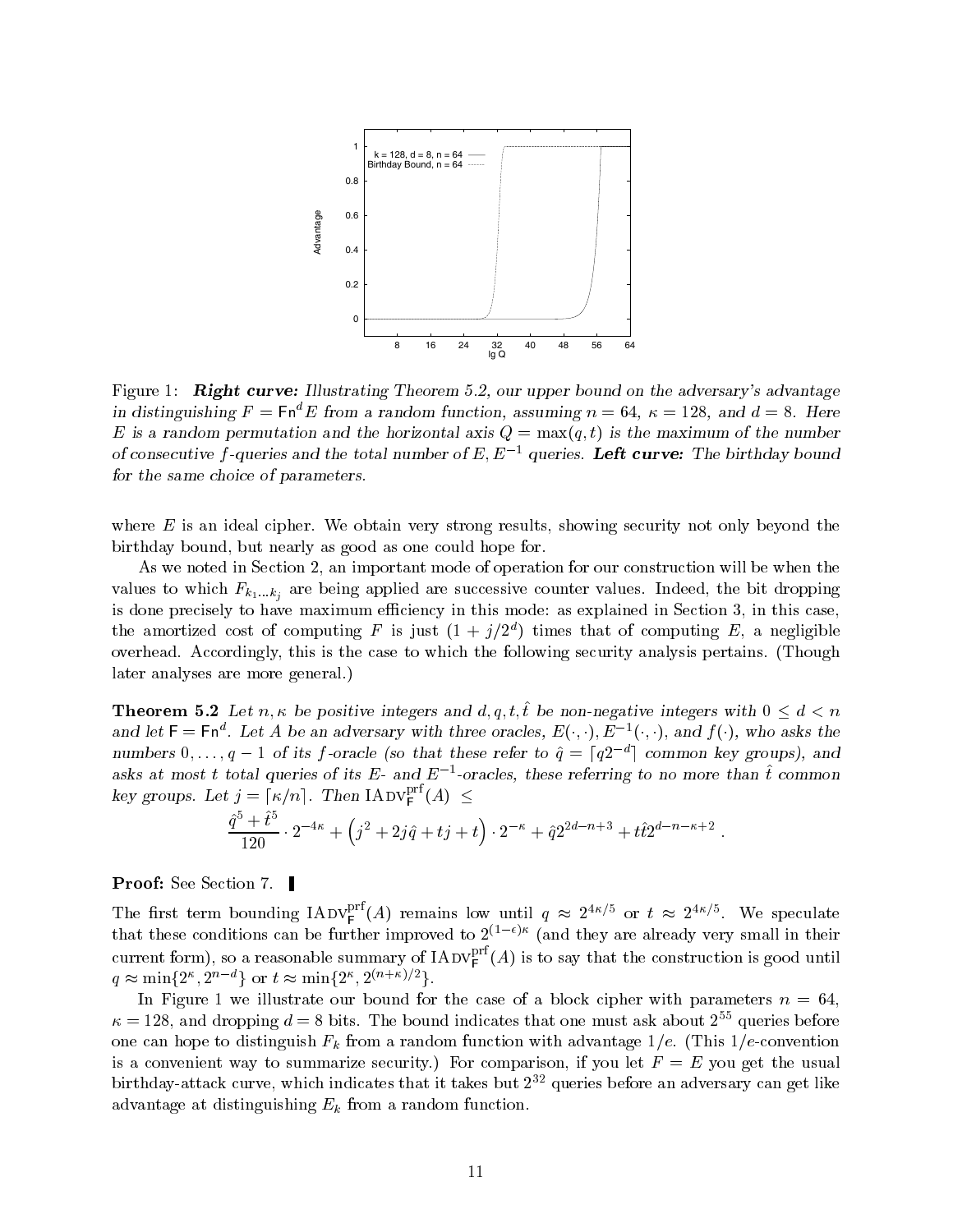

Figure 2: Varying the parameters of Theorem  $5.2$  — our upper bound on the adversary's advantage in distinguishing  $F = \textsf{Fn}^*E$  from a random function, with the horizontal axis  $Q = \max(q,t)$  as in  $\alpha$  , and previous  $\alpha$  and  $\alpha$  are  $\alpha$  in  $\alpha$  in  $\alpha$  bits dropped differences are previous  $\alpha$  and  $\alpha$  both  $\alpha$  $n = 64.$ 

In Figure 2 we illustrate our bound by showing the effect on advantage of changing either the key length left hand plot or the value of d right hand plot We assume a block size of n bits. The adversary's maximum advantage decreases with increasing key length, but this effect soon saturates. The construction has worse demonstrated security for larger values of  $d$ , but the effect is not that dramatic, and there is little reason to select a very large value of  $d$ , anyway.

It is important to understand the difference between the results here and those of Section 5.1. The "type" of security guarantee is better in the latter, since we are saying that security in the sense of a PRP (using the standard notion of a PRP) translates into security in the sense of a PRF (using the standard notion of a PRF). The results here are only about ideal ciphers, which only guarantees security against generic attacks Yet generic attacks are an important and easy to mount class of attacks, and a proof of security against them, especially with such strong bounds. is certainly meaningful. Eventually we hope strong results will emerge in the other model (as well as for other Press and Press constructions of the property of the property of the property of the property of

### Attacks / Lower bounds

In Propositions 5.3 and 5.4 we present the best attacks that we know on our construction. These translate into lower bounds on the security of  $\mathsf{Fn}^d E$ . We present two adversaries: one which becomes successful when  $q \approx 2^{\prime\prime}$ , and one which becomes successful when  $t \approx 2^{\prime\prime}$ . This is done in the Shannon model, but in this case (of attacks) this is not a restriction; if we can attack ideal ciphers we can certainly attack real ones. Thus, the results here should be viewed as complementing Theorem  $5.2$ , telling us how close to tight is the analysis in the latter.

**Proposition 5.3** Let n,  $\kappa$  be positive integers and d, q non-negative integers with  $0 \le d \le n$ , and let  $\mathsf{F} = \mathsf{F} \mathsf{n}$  . Then there is an adversary CS which asks at most q queries of an f oracle, no queries of the E or E- oracles and achieves advantage

$$
I \text{ADV}_{\mathsf{F}}^{\text{prf}}(CS) \geq 1 - e^{-\lfloor q2^{-d}\rfloor \cdot (2^d - 1) \cdot 2^{d - n - 1}}
$$

**Proof:** See Section 5.3.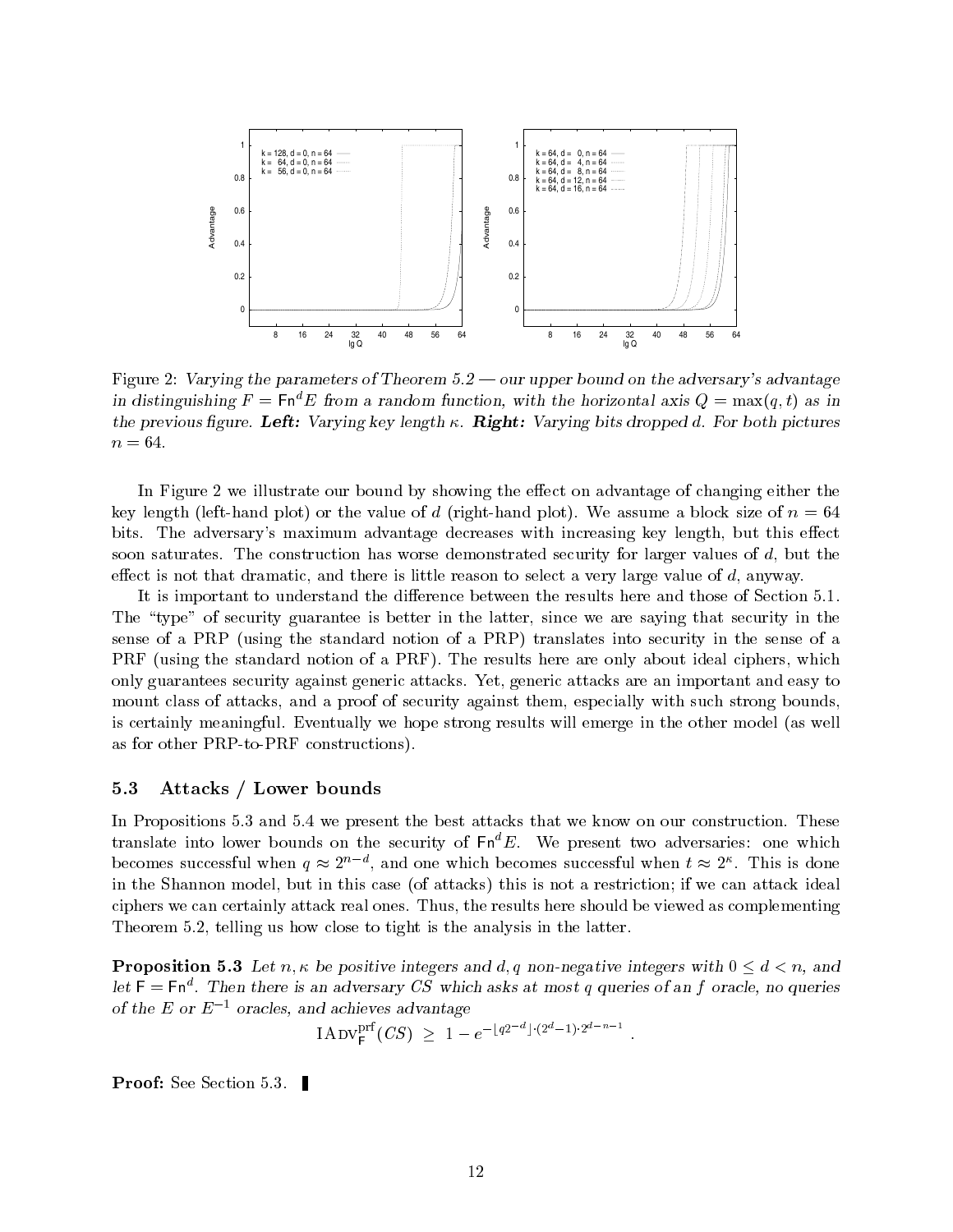

Figure 3: With typical parameters our bounds are tight. Illustrating Propositions 5.3 and 5.4 and Theorem 5.2 for  $n = 64$ ,  $\kappa = 64$ ,  $d = 7$ . The horizontal axis Q is the same as in the previous figures.

**Proposition 5.4** Let  $n, \kappa$  be positive integers and t, d, c be non-negative integers with  $0 \leq d \leq n$ , let  $F = Fn^a$ , and let  $j = \lceil \kappa/n \rceil$ . Then there is an adversary KS which asks c queries of her f oracle,  $t$  queries of her  $E$  oracle, and achieves advantage

$$
I \text{ADV}_\mathsf{F}^{\text{pri}}(KS) = \min\{1, \lfloor t/(cj + c) \rfloor \cdot 2^{-j\kappa} \} - t 2^{-cn} \ .
$$

**Proof:** See Section 5.3.

The first lower bound is around  $1-e^{-qz}$ , while the second one is around  $t2^{-\jmath\kappa}$ . These become significant when  $q\approx 2^n$  " or  $t\approx 2^{j\alpha}$ . The point of giving these lower bounds is to see how tight is Theorem 5.2. As Figure 3 illustrates, the bounds are quite close for realistic parameters. On the same plot we graph our upper and lower bound for  $\kappa = 56$ ,  $n = 64$ , and  $d = 7$ . The curves almost coincide

# 6 Proof of Theorem 5.1

Refer to Section  $5.1$  for the theorem statement and to Section  $4.1$  for the definitions of security. We now provide the proof.

Since the oracles we provide our adversaries are deterministic, we assume throughout and without loss of generality that no adversary ever repeats an oracle query. By Time<sub>E</sub> we mean the worst case amount of time required to calculate function E in our underlying xed model of time  $\mathcal{U}(\mathcal{M})$ computation

We use the notion of *multi-oracles* as in  $\lbrack 3\rbrack$ , to provide a framework in which to reason about intermediate constructions that arise in our analysis. A multi-oracle  $\Omega$  is simply a sequence of oracles with some rules as to how to how queries to the multiples the multiples to the multiples to how the in In our setting an adversary making q queries will be provided with a multi oracle consisting of q for a state for the adversary in the multiple oracle of the multiple  $\mathcal{A}$  and  $\mathcal{A}$  and  $\mathcal{A}$  and  $\mathcal{A}$  and  $\mathcal{A}$  and  $\mathcal{A}$  and  $\mathcal{A}$  and  $\mathcal{A}$  and  $\mathcal{A}$  and  $\mathcal{A}$  and  $\mathcal{A}$  and  $\mathcal{A}$  will be an interest if  $f$  ,  $f$  if the just if the form to  $f$  is if the property to  $\mathbb{R}^n$  then the response  $f$ is  $f_i(x_i)$ .) Note that in this game it is not possible to ask two queries of a single oracle, nor to ask queries in some different order: the adversary is effectively restricted to sequentially querying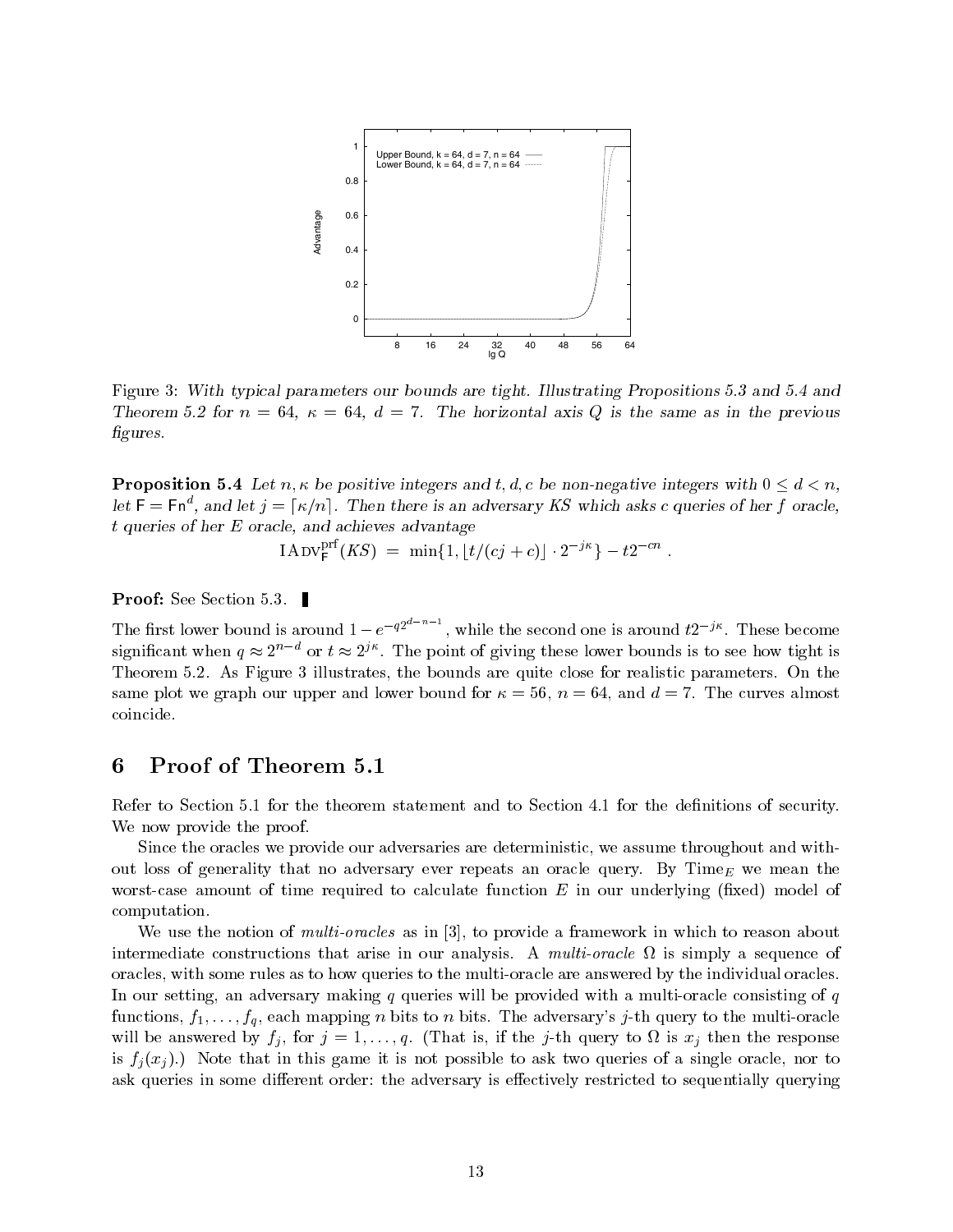$f$  in that  $f$  is that order with exactly to each function  $f$  are all  $f$  and  $f$  all  $f$  and  $f$  and  $f$  and  $f$  and  $f$  and  $f$  and  $f$  and  $f$  and  $f$ are distinct strings

will consider a representative pictorially multiple is an anti-considered pictorial pictorially is a pictorial

$$
\Omega(0) \, : \qquad E_{E_k} \quad \cdots \quad \cdots \quad E_{E_k} \;,
$$

where  $k \leftarrow \{0,1\}^{\kappa}$  is a random key and there is a total of  $q$  instances of  $E_{E_k}$  above. Next come two classes and in each type there are and in the case of the so that there are are the compact the compact the co we have the state in the internal line  $\mathcal{L}$  is a state and compare the internal line of  $\mathcal{L}$ members of each class. These are represented pictorially below. In each case  $\pi_{i+1},\ldots,\pi_q\leftarrow\mathrm{Perm}_n$ are random distinct that is are random in are random permutations and the state of the contract of the random distinct the state of the state of the state of the state of the state of the state of the state of the state of keys

$$
\Omega(1, i) : E_{k_1} \cdots E_{k_{i-1}} E_{k_i} \pi_{i+1} \cdots \pi_q \qquad k_i \leftarrow \{0, 1\}^{\kappa} - \{k_1, \ldots, k_{i-1}\} \n\Omega(2, i) : E_{k_1} \cdots E_{k_{i-1}} \pi_i \pi_{i+1} \cdots \pi_q \pi_i \leftarrow \text{Perm}_n
$$

In the internal words in  $\mathcal{U}[\mathbf{F}]$  and the internal value of  $\mathcal{U}[\mathbf{F}]$ previous interest and interest into the induced or a random permutation permutation in any theory that is a ra Observe that  $\Omega(1, t) = \Omega(2, t-1)$  for  $t = 1, \ldots, q$ , this is something we will use fatter. Frow, for s views and in the second contract of the second contract of the second contract of the second contract of the

$$
\omega(s,i) = \Pr\left[A^{\Omega(s,i)} = 1\right] \quad \text{and} \quad \omega(0) = \Pr\left[A^{\Omega(0)} = 1\right]
$$

be the probability that A outputs 1 in the game where it is provided with the corresponding multioracle the probability being over the multiple choice of the multiple as discussed above and over the multiple coins of  $A$ , if any. We now claim that

$$
\omega(0) = \Pr[k \leftarrow \{0, 1\}^{\kappa}; g \leftarrow E_{E_k} : A^g = 1]
$$
  

$$
\omega(1, 0) = \Pr[g \leftarrow \text{Rand}_n : A^g = 1].
$$

The rst equality follows from the denition of  $\Gamma$  . For the second observe that  $\Gamma$  is a second observe that  $\Gamma$ of q random independent permutations - - (1) (1) (1) and see the adversary is making exactly one query to each of these, so the responses are independently and uniformly distributed over  $\{0,1\}^n$ . Thus the equality is true

Thus our goal is to bound  $\omega(0) = \omega(1,0)$ . We will do so by comparing both to  $\omega(1, q)$ . The proofs of the following lemmas appear later

 ${\rm \bf Lemma~6.1} \;\; \omega(0)-\omega(1,q)\leq \text{CSEC}^{\mu\nu}_{E}(q,t').$ 

Lemma 6.2  $\omega(1,q)-\omega(1,0) \ \leq \ q \cdot \text{CSEC}^{\text{prp}}_E(3,t') + \frac{q^2}{2^{2n}}.$ -n

Now we can write

$$
\omega(0)-\omega(1,0) ~=~ [ \omega(0)-\omega(1,q) ] ~+~ [ \omega(1,q)-\omega(1,0) ]
$$

And then apply the two lemmas above to obtain the bound in the theorem. So to complete the proof of the theorem we need to prove the two lemmas. The first is quite straightforward; the second will take work

Proof of Lemma  We bound the quantity in question via the advantage of a distinguisher D (for E versus  $\text{Perm}_n$ ) that we will construct below. It gets an oracle for a function g which is either  $E_k$  for a random k or is  $\pi \leftarrow \text{Perm}_n$  and wants to tell which. It uses A as a subroutine and will respond to oracle queries in such a way that A is working with multiple in the multiple  $q$  is  $q$  -  $q$  -The code for  $D$  is as follows: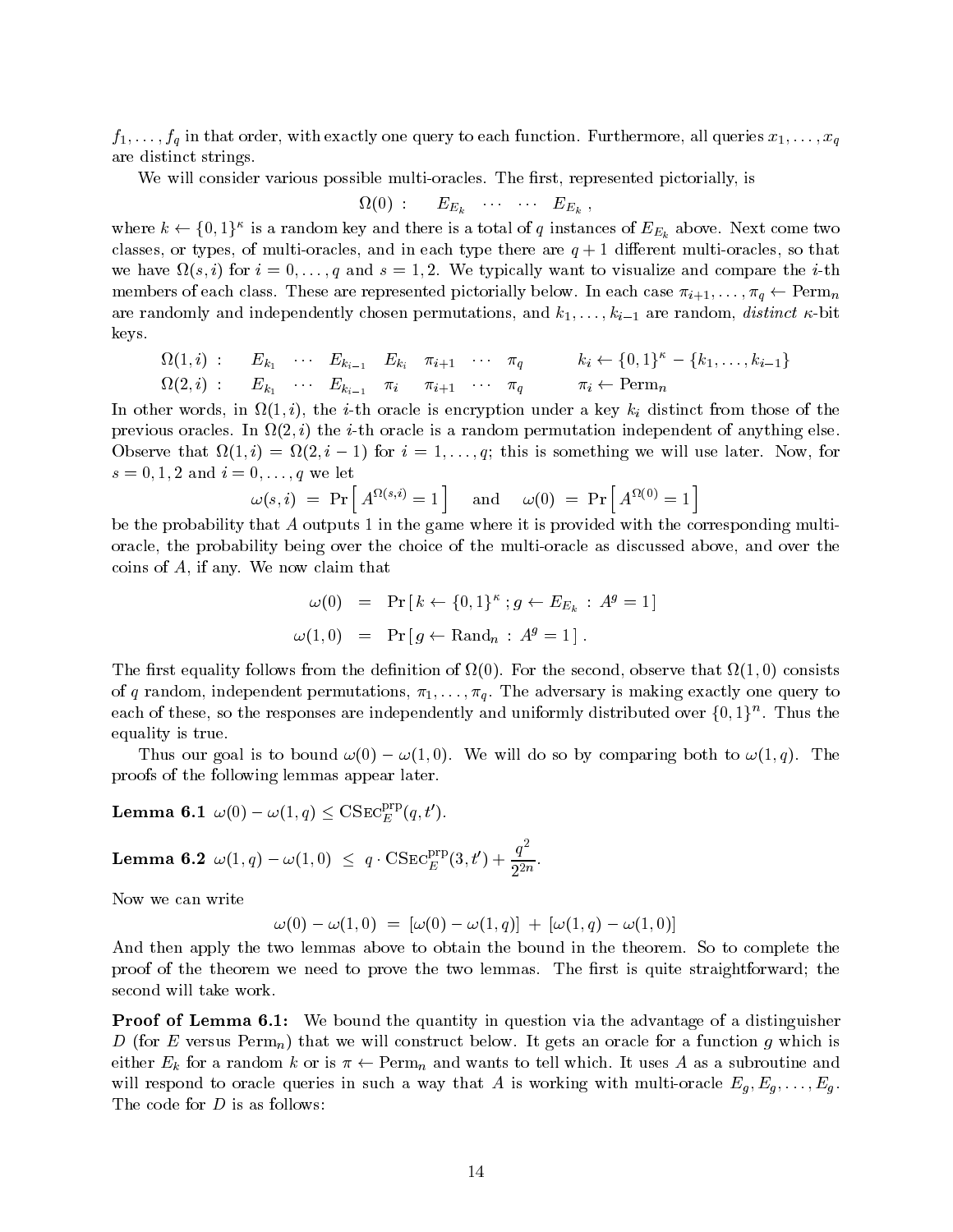### Algorithm  $D<sup>g</sup>$

 $\mathbf{r}$  replying to the jump to the simple  $\mathbf{r}$  or  $\mathbf{r}$  of  $\mathbf{r}$  of  $\mathbf{r}$   $\mathbf{r}$   $\mathbf{r}$   $\mathbf{r}$ Output whatever A outputs and halt

We now claim that

$$
\Pr\left[k \leftarrow \{0, 1\}^{\kappa} : g \leftarrow E_k : D^g = 1\right] = \omega(0)
$$

$$
\Pr\left[g \leftarrow \text{Perm}_n : D^g = 1\right] = \omega(1, q).
$$

The first is clear. For the second, note the sequence of auxiliary keys used to answer the queries when  $g \leftarrow$  Perm $_n$  will be outputs of  $g$  on distinct points, hence random, distinct keys, which matches the density of  $\mathbf{q} = \mathbf{q} + \mathbf{q}$  and  $\mathbf{q} = \mathbf{q} + \mathbf{q}$  and  $\mathbf{q} = \mathbf{q} + \mathbf{q}$ 

Now, note that D makes q oracle queries and has a running time bounded by that of A plus  $q$ . Time<sub>E</sub> plus overhead, making it at most t. Thus, we know that its advantage is at most  $\mathrm{CSEC}_{E}^{r-r}(q,t)$ . Ш

Proof of Lemma  We bound the quantity in question via the advantage of a distinguisher D (for E versus  $\text{Perm}_n$ ) that we will construct below. It gets an oracle for a function g which is either  $E_k$  for a random k or is  $\pi \leftarrow \mathrm{Perm}_n$  and wants to tell which. It uses A as a subroutine. Before specifying the code and analysis let us try to give an idea of the issues

D will try to respond to oracle queries of A in suchaway that A is working with multi oracle

$$
E_{k_1} \cdots E_{k_{i-1}} \quad g \quad \pi_{i+1} \quad \cdots \quad \pi_q \tag{1}
$$

 $\mathbf{r}$  are random independent permutations and independent permutations of  $\mathbf{r}$ tations. D can simulate the first  $\kappa = 1$  oracles by choosing random but distinct keys  $\kappa_1, \ldots, \kappa_{i-1}$ the contract of the contract of the contract of the contract of the contract of the contract of the contract of and responding to a query to the *j*-th oracle ( $j = 1, \ldots, i-1$ ) via  $E_{k_j}(\cdot)$ . Simulation of the  $(i+1)$ -th to q th oracles is even easier since each is called exactly once D can just return a random number in response to each query. Now, we would like that if  $g \leftarrow E_k$  for a random  $k$  then the oracle provide to A in the simulation looks like  $\Omega(1,i)$ , and if  $q \leftarrow \pi$  for a random permutation  $\pi$  then it looks like . It however neither of these wishes wishes wishes with the rate consider the rate  $\mathbf{r}$ where  $\mathcal{L}$  is a random k for the simulation to be the simulation to be  $\mathcal{L}$  in the simulation to be  $\mathcal{L}$ be that  $k \notin \{k_1,\ldots,k_{i-1}\}$ . Although this happens with some probability, namely  $1-(i-1)/2^{\kappa}$ , D does not know whether or not this happens. (And we can't just neglect this, because then it turns out the bound would not be of good quality.) Therefore the idea is to have  $D$  try to figure this out: it will run a certain test whose purpose is to accept if  $k \in \{k_1, \ldots, k_{i-1}\}$  and reject otherwise. The test is to compute g on  $m$  values, where  $m$  is some parameter whose value influences the analysis, and compare this to  $E_{k_j}$  evaluated on the same values, for  $j = 1, \ldots, i-1$ . Now the problem is that the accept even the and the angles of the and the angles of k-in fact one of k-in fact one of k-in fact one of  $\mu$ take that into account

Let us now specify the code. We will then give the analysis. Below,  $m > 0$  is an integer parameter whose value we will specify later and  $\langle l \rangle$  is the *n*-bit binary representation of integer *l*.

### Algorithm  $D<sup>g</sup>$

Let  $i \leftarrow \{1, \ldots, q\}$  $\Box$  be  $\Box$  but distinct the contract of  $\Box$ Let  $r_{i+1}, \ldots, r_q \leftarrow \{0, 1\}^n$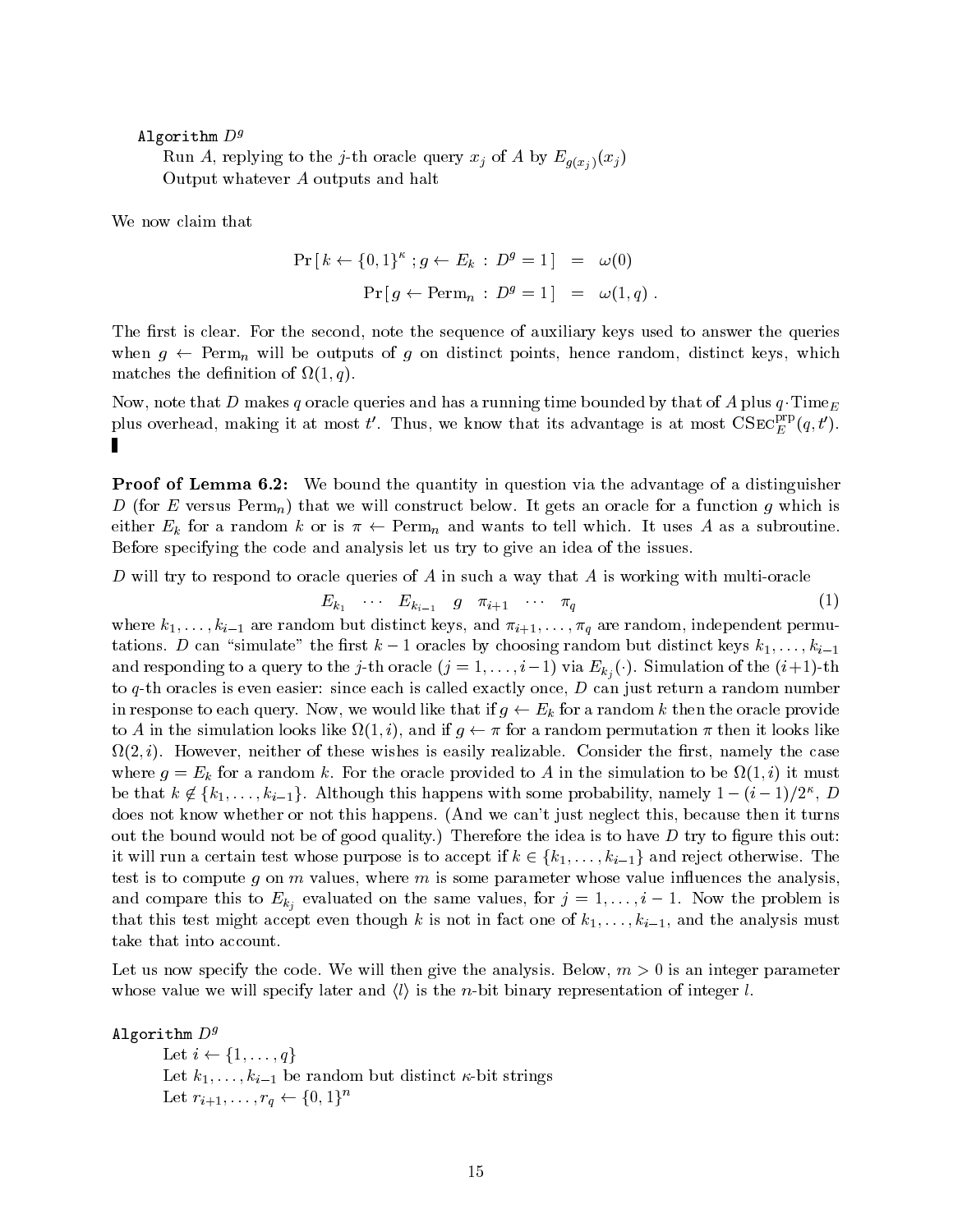For  $l = 0$  to  $m - 1$  do  $y_l \leftarrow g(\langle l \rangle)$ end for  $j \leftarrow 1$ While  $(j \leq i - 1)$  do If  $\left[ E_{k_{j}}(\langle 0 \rangle)=y_{0} \textbf{ and } \ldots \textbf{ and } \right. E_{k_{j}}(\langle m-1 \rangle)=y_{m-1} \right]$ then return  $1$  (and halt)  $\eta \leftarrow \eta + 1$ end while Run A replying to the j th oracle query xj of <sup>A</sup> as follows if  $j < i$  then reply by  $E_{k_i}(x_j)$ if  $j = i$  then reply by  $g(x_i)$ if  $j > i$  then reply by  $r_j$ **Return** whatever  $A$  outputs (and halt)

We refer to  $[E_{k_j}(\langle 0 \rangle) = y_0$  and  $\ldots$  and  $E_{k_j}(\langle m-1 \rangle) = y_{m-1}]$  as the "equality test for key  $k_j$ ". For the analysis, let

$$
\tau(1) = \Pr[k \leftarrow \{0, 1\}^{\kappa} ; g \leftarrow E_k : D^g = 1]
$$
  

$$
\tau(0) = \Pr[g \leftarrow \text{Perm}_n : D^g = 1].
$$

We now claim a certain lower bound on  $\tau(1)$  which will be justified below:

$$
\tau(1) \geq \frac{1}{q} \sum_{i=1}^{q} \left( 1 - \frac{i-1}{2^{\kappa}} \right) \omega(1, i) + \frac{i-1}{2^{\kappa}} \tag{2}
$$

$$
\geq \frac{1}{q} \sum_{i=1}^{q} \omega(1, i) \tag{3}
$$

The second inequality is just arithmetic, but we do have to justify the first. In particular, it would appear that we have not accounted for the equality test at all, but in fact we have.

Equation (2) is justified like this. With probability  $(i-1)/2^{\kappa}$  it will be the case that  $k \in$  $\{k_1,\ldots,k_{i-1}\}.$  (The probability is exactly this because  $k_1,\ldots,k_{i-1}$  are distinct.) In this case, the appropriate equality test (namely the one for  $k_j$  where  $k_j = k$ ) is sure to return true and D will certainly output 1. This accounts for the second term in Equation  $(2)$ . Now, with probability  $1-(i-1)/2^{\kappa}, k \notin \{k_1,\ldots,k_{i-1}\}.$  In this case, we would like to have the equality tests fail so that we are provided a with the multiple countries and multiple in the multiple and would would happen we would have Equation (2) with an equality, not an inequality. But some test may succeed. In fact for any key  $k \notin \{k_1,\ldots,k_{i-1}\}$  there is a certain probability  $p(k)$  that the test succeeds, and this means that each key reaches the simulation part of the code with a different probability. However, the key observation is that if the test succeeds in these bad cases,  $D$  will output 1. So the overall probability of outputting one cannot decrease relative to the case where the tests do not succeed so what we have written is indeed a lower bound

Now, we upper bound  $\tau(0)$  as follows:

$$
\tau(0) \leq \frac{1}{q} \sum_{i=1}^{q} \left( \omega(2, i) + (i - 1) \cdot \prod_{l=0}^{m-1} \frac{1}{2^{n} - l} \right) \tag{4}
$$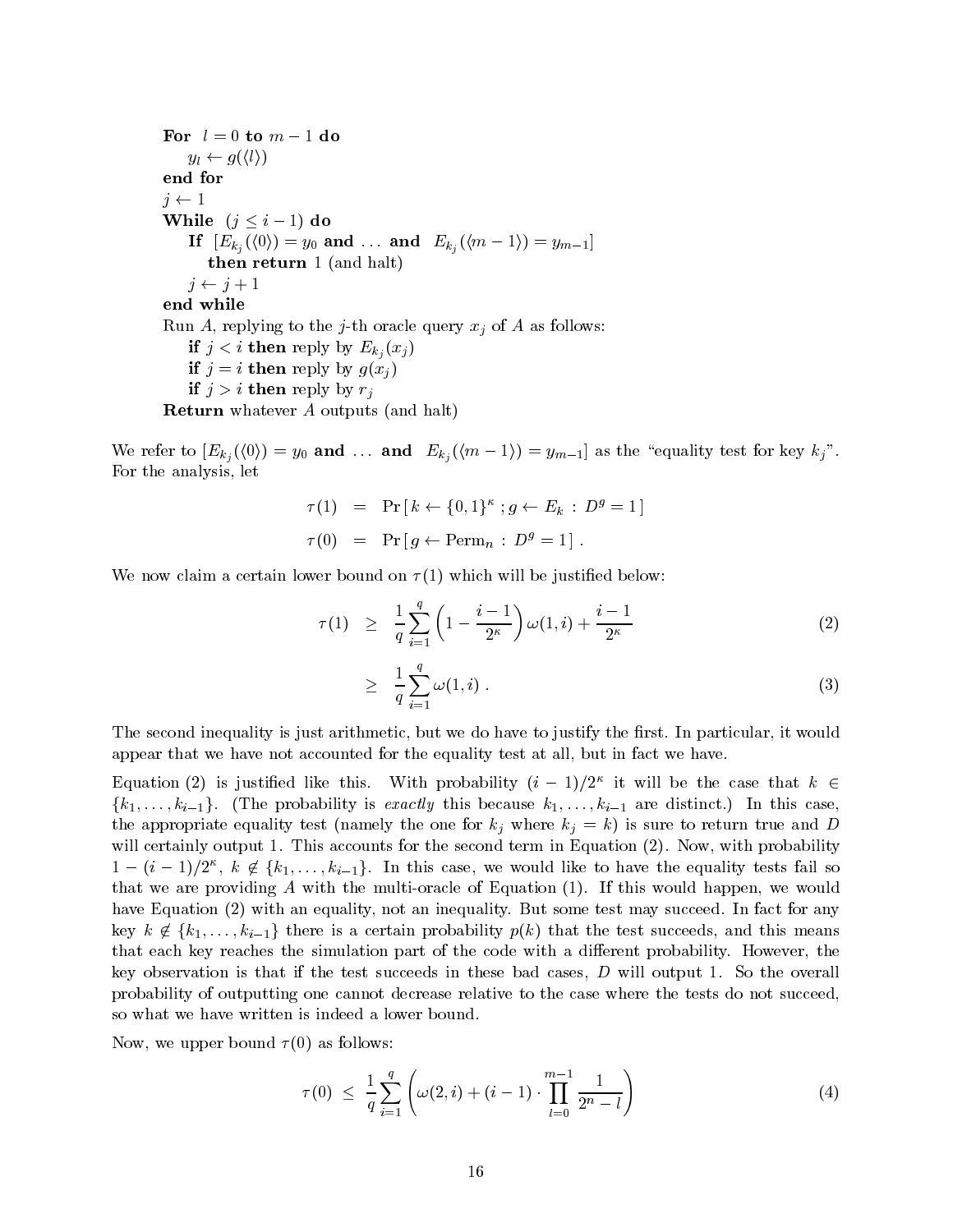$$
\leq \left[\frac{1}{q} \sum_{i=1}^{q} \omega(1, i-1)\right] + \frac{q-1}{2} \cdot \frac{1}{2^n} \frac{1}{2^{(m-1)(n-1)}}.
$$
\n(5)

Equation (4) is justified by observing that the chance of an equality test for a particular key  $k_i$ succeeding when g is a random permutation is at most the product above, and there are  $i-1$  keys tested. On the other hand, the probability of reaching the simulation is certainly only decreased, so  $\mathbf{r}$  and  $\mathbf{r}$  are rst using  $\mathbf{r}$  and  $\mathbf{r}$  are rst using using  $\mathbf{r}$ the observation made above that  $\mathfrak{sl}_2(\mathbb{Z},\ell)$  is just  $\mathfrak{sl}_1(\mathbb{Z},\ell) = 1$ . On the other hand we are simplifying the second term, using our assumption that  $q \leq 2^{n-1}$ .

We can now lower bound the difference (namely the advantage of  $D$ ):

$$
CADV_E^{\text{prp}}(D) = \tau(1) - \tau(0)
$$
  
\n
$$
\geq \left[\frac{1}{q} \sum_{i=1}^q \omega(1, i) - \omega(1, i - 1)\right] - \frac{q - 1}{2^{n+1}} \frac{1}{2^{(m-1)(n-1)}}
$$
  
\n
$$
= \frac{1}{q} [\omega(1, q) - \omega(1, 0)] - \frac{q - 1}{2^{n+1}} \frac{1}{2^{(m-1)(n-1)}}.
$$

The simplification came about because the sum "telescoped". Now, multiply both sides of the above by  $q$  and transpose terms to get

$$
\omega(1,q) - \omega(1,0) \ \leq \ q \cdot \mathrm{CADV}_{E}^{\mathrm{prp}}(D) + \frac{q(q-1)}{2^{n+1}} \frac{1}{2^{(m-1)(n-1)}} \ .
$$

The second term can be made arbitrarily small by increasing the parameter  $m$ . Let us decide to set  $m = 2$ . Now, notice that D makes  $m + 1 = 3$  queries to its oracle g, and its running time is bounded by t', so that  $\text{CADV}_{E}^{\mu\nu}(D) \leq \text{CSEC}_{E}^{\mu\nu}(m, t')$ . Thus we conclude that

$$
\omega(1,q)-\omega(1,0) ~\leq ~ q \cdot \text{CSEC}^{\text{prp}}_E(3,t') + \frac{q^2}{2^{2n}}{\,}.
$$

This completes the proof of Lemma 6.2.

### 7 Proof of Theorem

Refer to Section 5.1 for the theorem statement. We now provide the proof.

Since the oracles we provide our adversaries are deterministic, we assume throughout and without loss of generality that no adversary ever repeats an oracle query Sometimes we regard a block cipher as a two-dimensional table with  $\mathcal Z$  -rows and  $\mathcal Z$  -columns, where  $E(\mathcal K,\mathcal X)$  is the value in the

Given a partial function f from (a subset of)  $\{0,1\}^n$  to (a subset of)  $\{0,1\}^n$ , we denote the domain and range of  $f$  (the points where  $f$  has been defined and the values those domain points map to) by  $Dom(f)$  and  $Range(f)$ , respectively. Define  $Dom(f) = \{0,1\}^n - Dom(f)$  and  $Range(f) =$  $\{0,1\}^n$  – Range(f).

where an oracle algorithm is species an pseudo-code in  $\alpha$  and  $\alpha$  is a second international  $\alpha$  $\mathbf{r}_i$  is set that  $\mathbf{r}_i$  is set to be true and is the such such and  $\mathbf{r}_i$  is be set by the algorithm.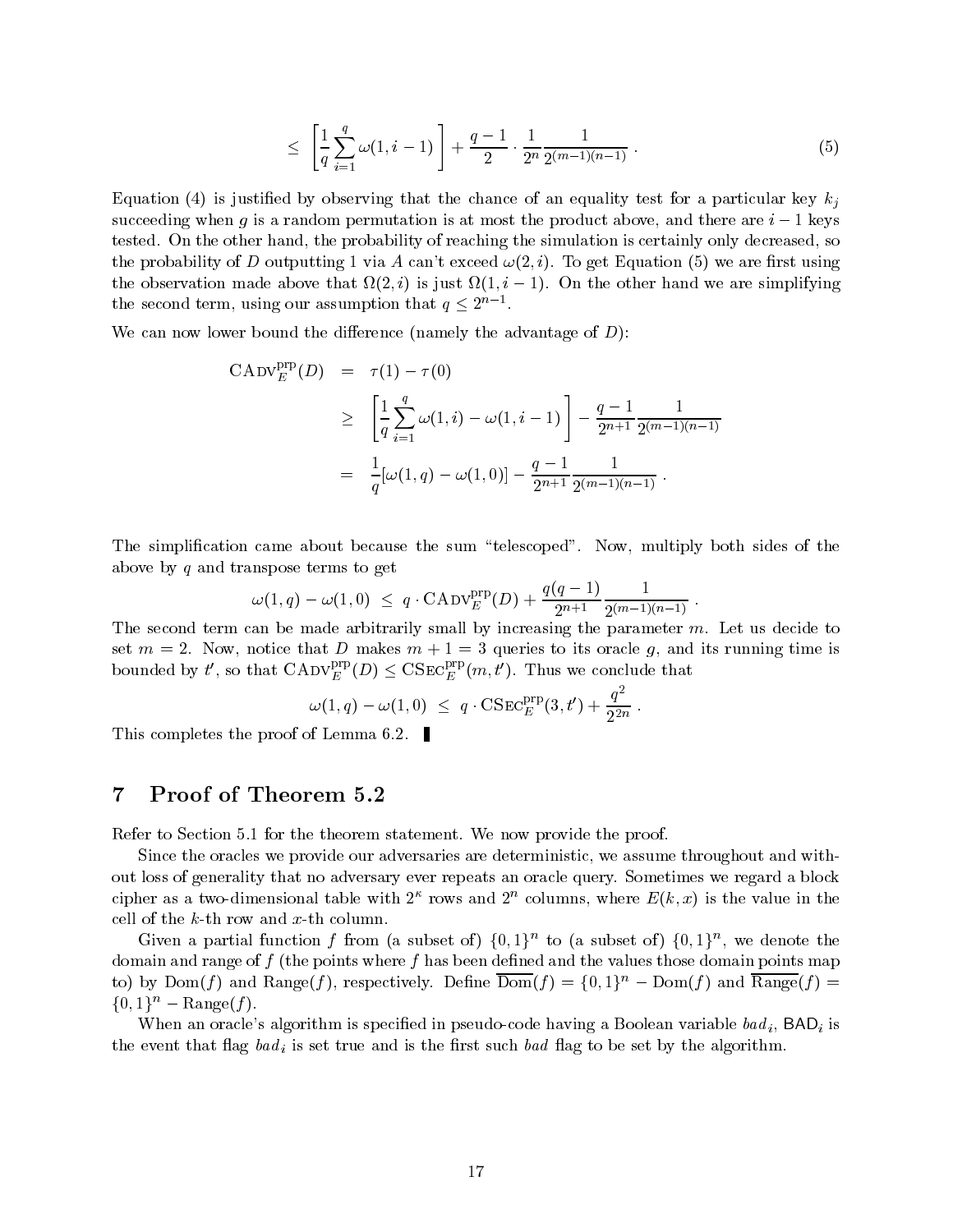#### 7.1 Lemmas

The proofs in this section use two lemmas which are independent of the rest of the section. We give them here

The first lemma bounds the ability of an adversary to distinguish the output from two nearly identical programs. When we write two algorithms which simulate two oracles, we specify the algorithms to be syntactically identical for as much of their specification as possible. Where their specifications diverge, a flag is set, and we bound the advantage of an adversary based on her ability to set one of these flags. See Figures 4 and 5 for examples. The basis for this approach is founded on Lemma

The second standard lemma gives upper and lower bounds for the birthday phenomena in Lemma 7.3.

DISTINGUISHING NEARLY IDENTICAL PROGRAMS. Consider an adversary A and her oracle  $f$ , and assume A is denoted to output either a is set  $\alpha$  way that f  $f$  is set to either program P  $_4$  or P  $_4$  that that  $\alpha$ the advantage A has in distinguishing which is the case is  $A\alpha V_A = I I_1 |A = I| = I I_2 |A = I|$ . Now consider the case where P and P-2 are P and P-2 case instructions instructions for some instructions and the mo in  $\mu$  in P-ag bad in P-ag bad is set a boolean  $\mu$  and  $\mu$  and  $\mu$  and event in P-ag be the event in P-ag bad is set as  $\mu$ 

 ${\bf L}$ emma 7.1  ${\rm Adv}_A\leq{\rm Pr}_2|{\rm BAD}|.$ 

**Proof:** Let C be the set of all infinite strings representing the coins used in the experiment. Classify  $\tau$  is contributed to four non-overlapping sets  $\tau$  (and  $\tau$  (and  $\tau$  )  $\tau$  (and  $\tau$  )  $\tau$  (and  $\tau$  ) for the elements of C-12  $\tau$ cause  $(A^{r_1} = 1 \wedge A^{r_2} = 1)$ , and the elements of  $C_{\bar{1}2}$  cause  $(A^{r_1} = 0 \wedge A^{r_2} = 1)$ , etc. Then,

$$
Adv_{A} = Pr[A^{P_{1}} = 1] - Pr[A^{P_{2}} = 1]
$$
  
= 
$$
\frac{|C_{12}| + |C_{1\bar{2}}|}{|C|} - \frac{|C_{12}| + |C_{\bar{1}2}|}{|C|}
$$
  
= 
$$
\frac{|C_{1\bar{2}}| - |C_{\bar{1}2}|}{|C|}
$$
  

$$
\leq \frac{|C_{1\bar{2}}| + |C_{\bar{1}2}|}{|C|}
$$
  
= 
$$
Pr_{B}[A^{P_{1}} \neq A^{P_{2}}]
$$
  

$$
\leq Pr_{2}[BAD]
$$

To see the last step, if a set of coins does not cause the bad flag to be marked, then only shared code is executed and P and P- have identical output Therefore <sup>A</sup> can only have advantage on the coins selected which set bad

Corollary If P and P- are identical except for some if guarded instructions in P which  $\cdots$  and  $\cdots$  set bad  $\cdots$  some if  $\alpha$  and  $\cdots$  into  $\cdots$  in  $\cdots$  in  $\alpha$  . Then if  $\alpha$  is a set  $\alpha$  $\text{Adv}_A \leq \text{Pr}_1|\text{BAD}_1| + \text{Pr}_2|\text{BAD}_2|.$ 

**1** FOOP Determining to the common parts of  $P_2$ . Then,  $P_1 | A = 1 | P_1 P_2 | A = 1$  $P_1 \leq (Pr_1 | A = 1 | - Pr_3 | A = 1 |) + (Pr_3 | A = 1 | - Pr_2 | A = 1 |) \leq Pr_1 | BAD_1 | + Pr_2 | BAD_2 |$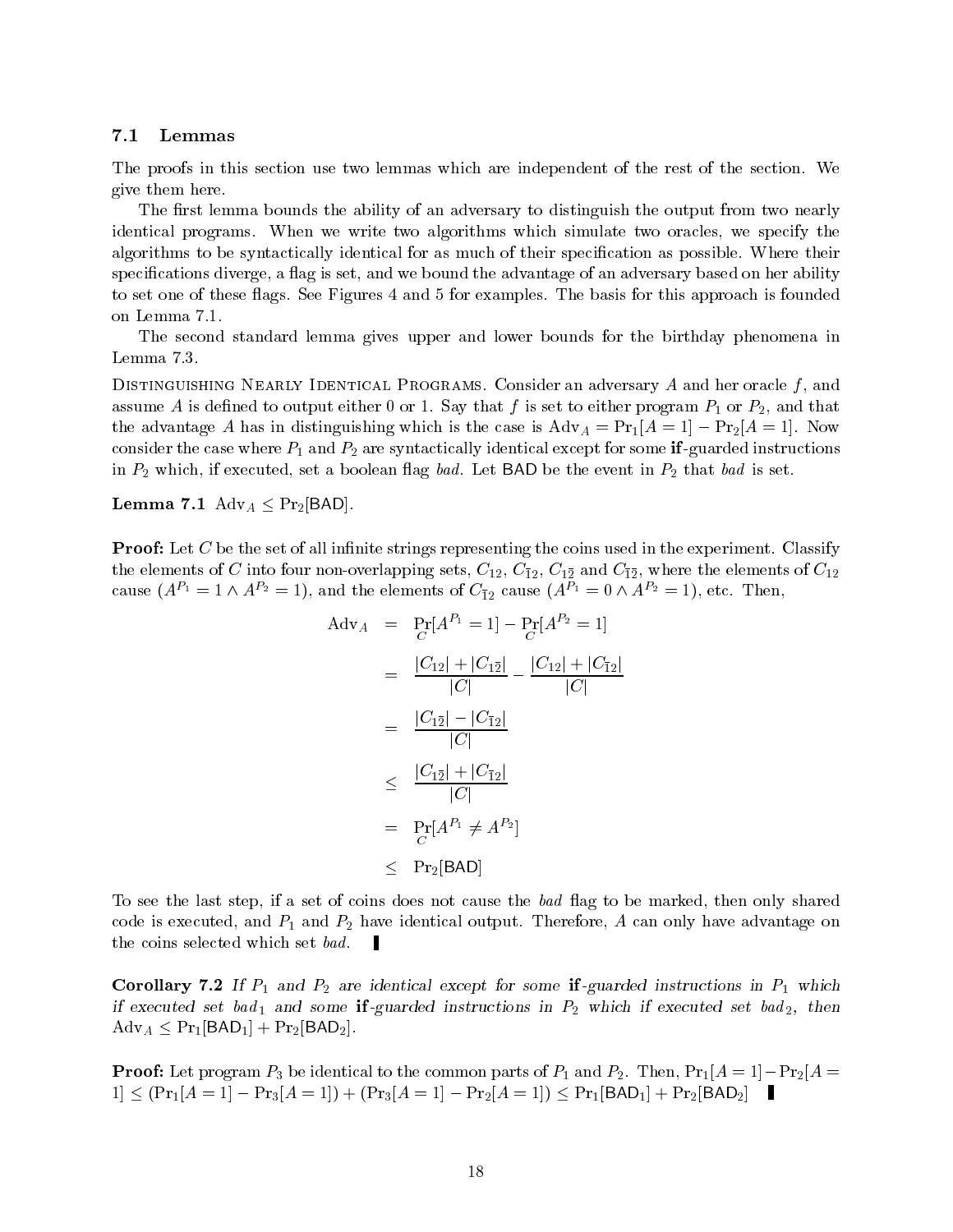Lemma - Birthday Phenomenon Given n balls tossed independently and randomly into m bins, the probability that at least one bin has more than one ball,  $C(n, m)$ , satisfies  $1-e^{-n(n-1)/2m} \le$  $C(n, m) \leq n^2/2m.$ 

### $7.2$ Proof of Theorem - Part

In the ideal model the adversary has access to  $E$ ,  $E$   $^{-1}$ , and (Fn  $E$ )( $\kappa$ , ) oracles. However, we initially envision an adversary with access only to the last of these Later we correct for this simplifying assumption Modularizing the proof in this way makes this already complex argument easier to follow

**Lemma 7.4** Let  $n, \kappa$  be positive integers and  $d, \hat{q}$  be non-negative integers. Let  $j = \lceil \kappa/n \rceil$ . Let A be an adversary with a single oracle, f, and suppose A asks f queries referring to no more than  $\hat{q}$ common key groups. Then  $\text{Aav}_{\bar{A}} \equiv$ 

$$
\Pr\left[E \leftarrow BC_{\kappa, n}; k \leftarrow \{0, 1\}^{j\kappa}, f(\cdot) \stackrel{\text{def}}{=} \mathsf{Fn}^d E(k, \cdot) : A^f = 1\right] - \Pr\left[\rho \leftarrow \text{Rand}_n : A^{\rho} = 1\right] \\
\leq j^2 2^{-\kappa - 1} + \frac{\hat{q}^5}{120} \cdot 2^{-4\kappa} + \hat{q} 2^{2d - n + 3} + \hat{q} j 2^{-\kappa}.
$$

Note that if an adversary is restricted to referring to no more than  $\hat{q}$  common key groups, implicitly she is restricted to no more than  $q_{\rm z}$  -total queries.

**Proof:** To prove the bound we devise an algorithm to simulate an oracle for the adversary. Actually, there are two algorithms developed. Both are indicated in Figure 4, the difference being whether or not we set the flag  $Game$ . We call "Game 1" the result of running the specified algorithm with the flag  $Game$  set to false, and we call "Game 2" the result of running the specified algorithm with the flag  $Game$  set to true.

The idea of these games is to simulate one of two experiments —the exact two experiments used in the definition of  $\mathrm{A}\mathrm{d}v_A$ — and to structure these simulations so that they are "identical" until this can be maintained no longer. Game 1 simulates the experiment used to define the second addend of the adversary's advantage. Game 2 simulates the experiment used to define the first addend of the adversary's advantage. When Games 1 and 2 "diverge," a flag will be set. Bounding the probability that any of the game's flags get set will serve to bound  $\text{AdV}_A^T.$ 

Let  $p_2 = \Pr\left[E \leftarrow \text{BC}_{\kappa,n}; k \leftarrow \{0,1\}^{j\kappa}, f(\cdot) \stackrel{\text{def}}{=} \mathsf{Fn}^d E(k,\cdot) : A^f = 1\right]$  denote the first addend of the adversary's advantage in Lemma 7.4. Similarly, let  $p_1 = \Pr{\rho \leftarrow \text{Rand}_n : A^{\rho} = 1}$  denote the second addend. Let  $Pr_i[E]$  denote the probability of event E with respect to the probability space induced by Game *i*. Our definitions of an oracle F in Game 1 and Game 2 (Figure 4) make the following clear

$$
Claim 7.5 Pr1 [AF = 1] = p1.
$$

Claim 7.6  $Pr_2[A^F = 1] = p_2$ .

To bound  $|p_1-p_2|$  we bound an adversary's advantage in differentiating between Game 1 and Game 2. The following claim is a direct result of Lemma 7.1.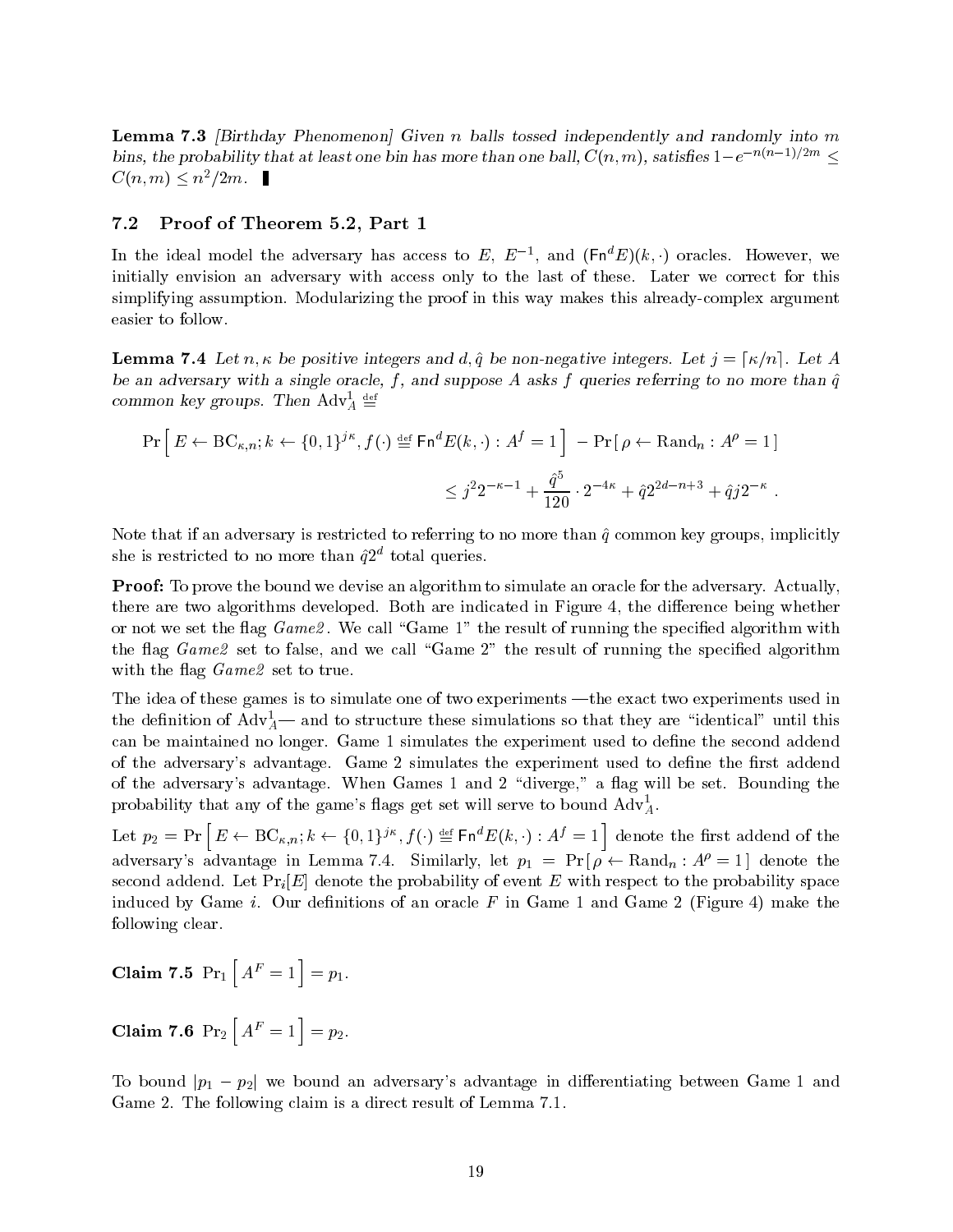| On oracle query $F(x)$ :                                                                                                                                                                                                                                                                     |
|----------------------------------------------------------------------------------------------------------------------------------------------------------------------------------------------------------------------------------------------------------------------------------------------|
| $k' \leftarrow [E(k_1, x')] \cdots   E(k_j, x') _{1-\kappa}$<br>if $Game2$ and $k' \in ukey$ then<br>$bad_2 = true$<br>return $E(k',x)$<br>if $Game2$ and $y \in Range(E(k', \cdot))$ then<br>$bad_3 = true$<br>$y \leftarrow \overline{\text{Range}}(E(k', \cdot))$<br>define $E(k',x) = y$ |
|                                                                                                                                                                                                                                                                                              |

 $\mathbf{F}$  is a game  $\mathbf{F}$  and  $\mathbf{F}$  and  $\mathbf{F}$  and  $\mathbf{F}$  and  $\mathbf{F}$  and  $\mathbf{F}$  and  $\mathbf{F}$ 

Claim 7.7  $|\Pr_1|A^F = 1 - \Pr_2|A^F = 1| \le \sum_{i=1}^3 \Pr_2[BAD_i].$ 

As a result of this claim we need only bound the three events BAD BAD- and BAD in Game 

 $\mathbf{h} = \mathbf{h} + \mathbf{h}$  are uniformly sampled and the values of the values of the values of the values of the values of the values of the values of the values of the values of the values of the values of the values of the upper bounded with the birthday bound, giving  $Pr_2|BAD_1| \leq j^22^{-\kappa-1}$ .

 $\Delta$  -convention that by our convention that by our convention the event BADI can only our convention  $\mu$ does not occur for all  $i < I$ . Event  $BAD_I$  is the event that bad<sub>I</sub> is the first bad flag to be set. Therefore,  $\Pr_2[\mathsf{BAD}_2]\leq \Pr_2[\mathsf{BAD}_2|\mathsf{BAD}_1]$ , and we analyze  $\mathsf{BAD}_2$  in the context that  $k_1,\ldots,k_j$  are random but distinct values, it is clear that each distinct set of keys  $\mu$  is  $\mu$  and the same same distribution on derived keys: the value of the underlying key is not significant, it is only a "name" for referring to one of the permutations. Thus we could just as well have first choosen the derived keys from the appropriate distribution and only then chosen the underlying keys k--kj all of them distinct). Conducting the experiment in this way makes it clear that the chance that an underlying key and a derived key coincide (given that the underlying keys are distinct) is at most  $q\bar{\jmath}z^{\prime\prime}$  , since there are at most  $q$  derived keys out of the  $z^{\prime\prime}$  possible ones, and whatever the derived keys are, we subsequently choose  $j$  random distinct keys and look to see if there is a collision.

BOUNDING BAD<sub>3</sub>. Let  $BAD^*$  be the event in Game 2 that some collection of more than 4 common key groups all map to the same  $k'$  value. (We choose the number 4 to be concrete; the proof works with other numbers but and simplicate a good result and simplicate and simplicate with the exposition We bound P by

$$
Pr_2[BAD_3] = Pr_2[BAD_3|BAD^*] \cdot Pr_2[BAD^*] + Pr_2[BAD_3|BAD^*] \cdot Pr_2[BAD^*] \leq Pr_2[BAD^*] + Pr_2[BAD_3|BAD^*]
$$

We now bound each summand

BOUNDING Pr<sub>2</sub> BAD<sup>\*</sup>. If  $\kappa \geq n$ , then Pr<sub>2</sub> BAD<sup>\*</sup> = 0 because the first n bits of each k' will be the result of a permutation on differing group selector  $x'$  values, hence these values will be different for each common key group. In the case where  $\kappa < n$ , each  $\kappa$  is generated by a single  $n$ -bit permutation,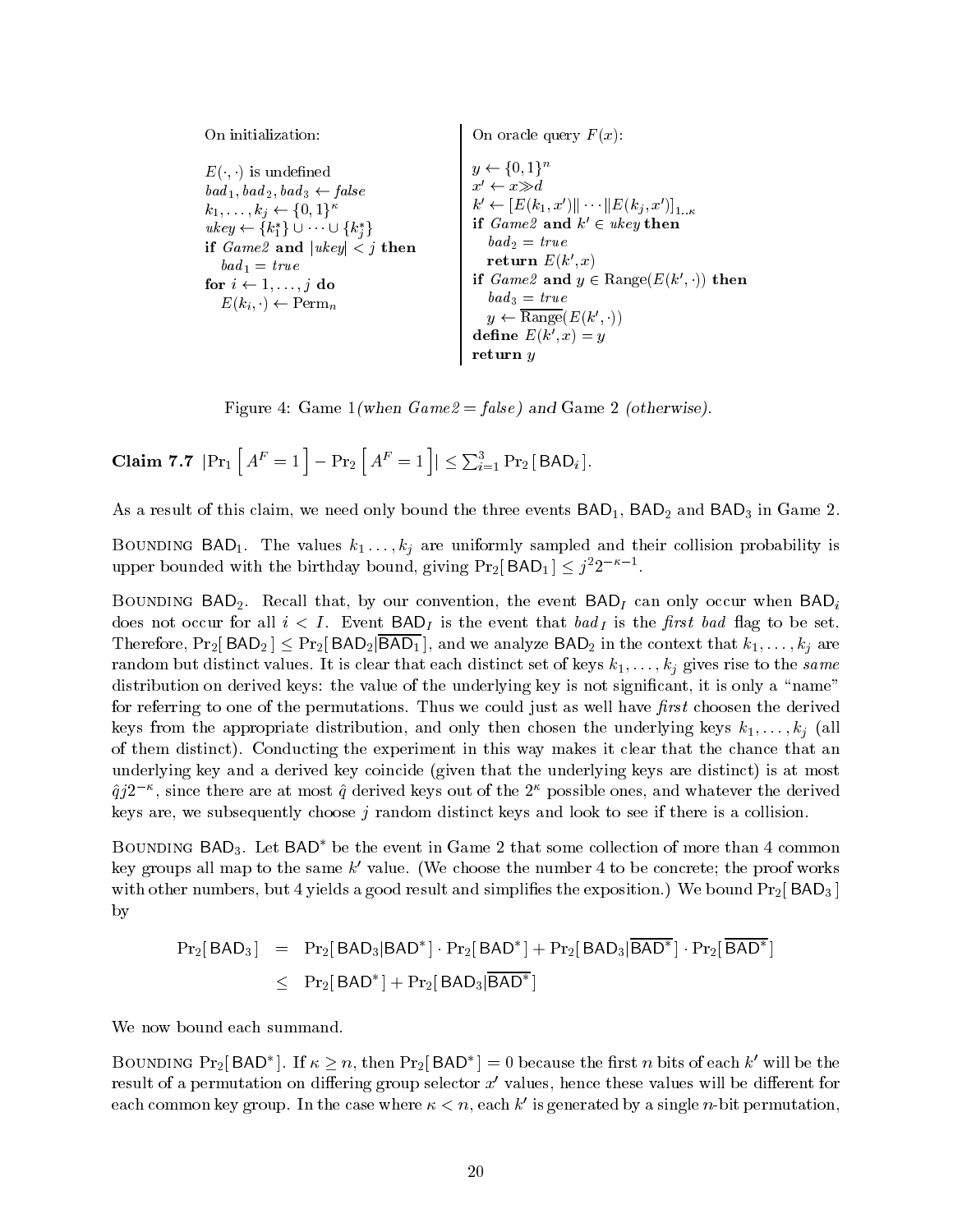with the training  $n - \kappa$  bits defeted. This results in as many as min(2  $\ldots$  , 2  $\ldots$  ) common key groups mapping to each  $\kappa$  -value. For some 5 common key groups  $x_1,\ldots,x_5$  to map to the same derived key, the permuted values of  $x_1, \ldots, x_5$  must agree in the first  $\kappa$  bits. The probability of this is no more than  $2^{-4\kappa}$ . The adversary is restricted to  $\hat{q}$  common key groups, so given  $\binom{q}{5}$  ways of grouping the common key groups into groups of size 5,  $Pr_2[BAD^*] \leq {q \choose 5} \cdot 2^{-4\kappa} \leq \frac{q^2}{5!} \cdot 2^{-4\kappa}$ .

BOUNDING  $Pr_2[BAD_3|BAD^*]$ . Each  $k'$  has no more than 4 common key groups mapped to it, each of size  $2^{\circ}$ . Also, no more than  $q$  different  $\kappa$  values are mapped to. Using a birthday bound (Lemma 7.3),  $Pr_2[ BAD_3|BAD^*] \leq \hat{q} \cdot C(4 \cdot 2^d, 2^n) = \hat{q}2^{2d-n+3}$ .

#### 7.3 Proof of Theorem - Part

We now include the oracles  $E, E^{-}$ . Clearly we can give our adversary A from the previous section a block cipher G, G  $^{-1}$  unrelated to  $(\texttt{Fn}^*E)(\kappa, \cdot)$  and her advantage will not be increased by querying  $G, G^{-1}$ . So another way to express  $\text{Aav}_{\bar{A}}$  is

$$
\begin{aligned}\n\text{Adv}_{A}^{1} &= \left| \Pr \left[ E \leftarrow \text{BC}_{\kappa, n}; G \leftarrow \text{BC}_{\kappa, n}; k \leftarrow \{0, 1\}^{j\kappa}; f^{\text{def}}_{=}(\mathsf{Fn}^{d} E)(k, \cdot): \right. \\
&\left. A^{G, G^{-1}, f} = 1 \right] - \Pr \left[ E \leftarrow \text{BC}_{\kappa, n}; \rho \leftarrow \text{Rand}_{n} : A^{E, E^{-1}, \rho} = 1 \right] \right|\n\end{aligned}
$$

Recall that we aim to bound

$$
\begin{aligned} \text{Adv}_{A} &= \left| \Pr \left[ E \leftarrow \text{BC}_{\kappa, n}; k \leftarrow \{0, 1\}^{j\kappa}; f_{=}^{\text{def}}(\mathsf{Fn}^{d} E)(k, \cdot) : A^{E, E^{-1}, f} = 1 \right] \right. \\ &\left. \Pr \left[ E \leftarrow \text{BC}_{\kappa, n}; \rho \leftarrow \text{Rand}_{n} : A^{E, E^{-1}, \rho} = 1 \right] \right| \,. \end{aligned}
$$

The second summand for each of the above two expressions are identical, so the next goal is to bound the the difference of the first summands. In summary, the idea is to show that there is very little difference in adding oracles  $G, G \doteq$  unrelated to  $(\text{Fn}^*E)(\kappa, \cdot)$  and adding the "real" oracles  $E, E$  .

**Lemma 7.8** Let  $n, \kappa$  be positive integers and  $d, q, t, \tilde{t}$  be non-negative integers. Let  $j = \lceil \kappa/n \rceil$ and  $\hat{q} = [q2^{-d}]$ . Let A be an adversary with three oracles,  $E(\cdot, \cdot), E^{-1}(\cdot, \cdot)$ , and  $f(\cdot)$ , who asks  $\mu$  is functional  $q$  in the  $q$  -value, and at most t total queries, referring to no more than t common key groups, of its  $E$ - and  $E$  -oracles. Then

$$
Adv_A^2 \stackrel{\text{def}}{=} \left| \Pr \left[ E \leftarrow BC_{\kappa, n}; k \leftarrow \{0, 1\}^{jk}; f^{\text{def}}_{=}(\mathsf{Fn}^d E)(k, \cdot) : A^{E, E^{-1}, f} = 1 \right] - \right. \n\left. \Pr \left[ E \leftarrow BC_{\kappa, n}; G \leftarrow BC_{\kappa, n}; k \leftarrow \{0, 1\}^{jk}; f^{\text{def}}_{=}(\mathsf{Fn}^d E)(k, \cdot) : A^{G, G^{-1}, f} = 1 \right] \right| \right. \n\leq \left. \left( \frac{j^2}{2} + \hat{q}j + tj + t \right) \cdot 2^{-\kappa} + \frac{\hat{t}^5}{120} \cdot 2^{-4\kappa} + t\hat{t}2^{d - n - \kappa + 2} \right).
$$

**Proof:** To prove the bound we devise an algorithm to simulate a triple of oracles  $\langle E, E^{-1}, F \rangle$  for the adversary. Actually, there are two algorithms developed. Both are indicated in Figure 5, the difference being whether or not we set the flag  $Game 3$ . We call "Game 3" the result of running the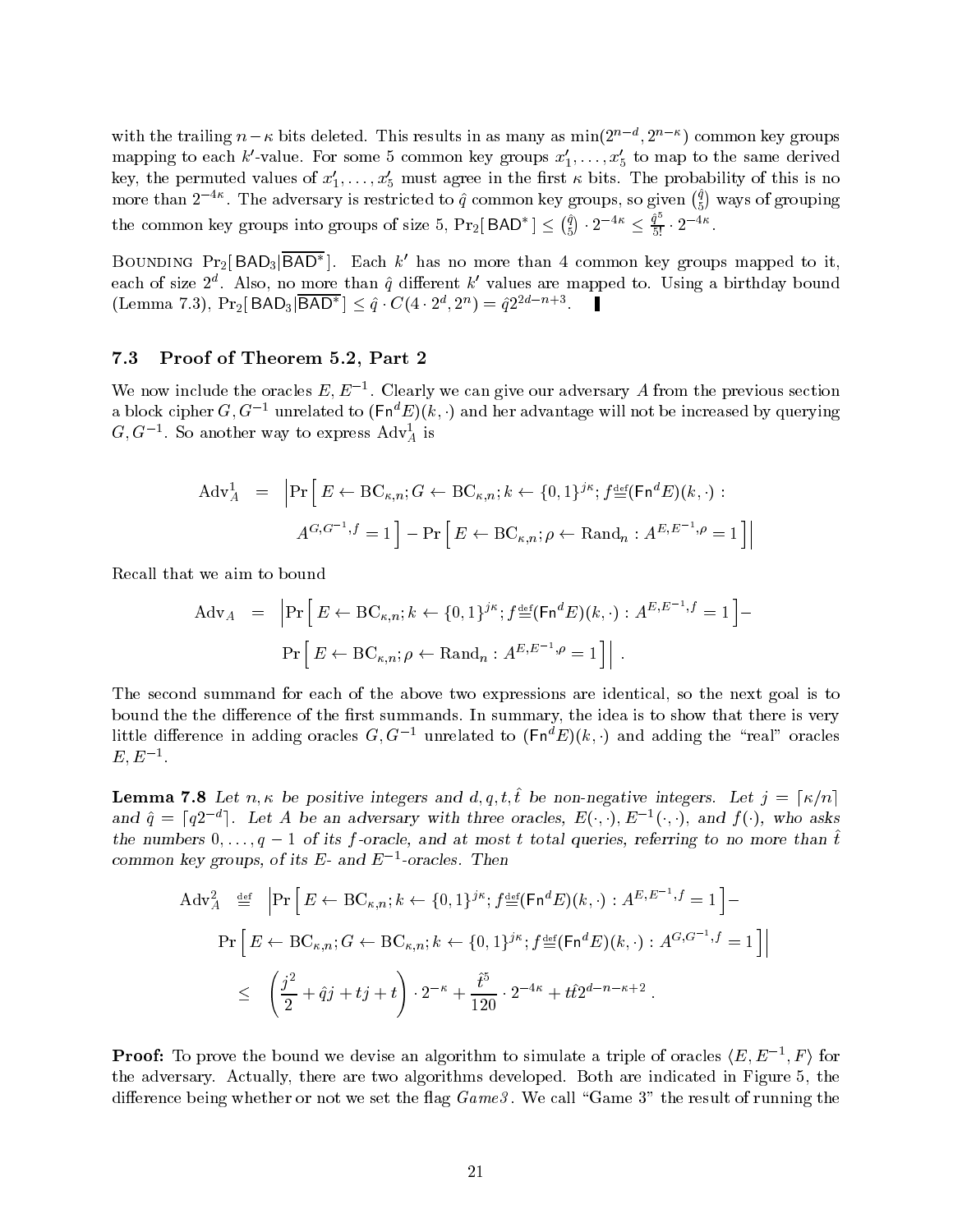On initialization

 $bad_1, \ldots, bad_7 \leftarrow false$  $F, HE, HF \leftarrow$  undefined  $k_1^*,\ldots,k_i^* \leftarrow \{0,1\}^{\kappa}$  $ukey \leftarrow \{k_1^*\} \cup \cdots \cup \{k_i^*\}$ if  $Game 3$  and  $|ukey| < j$  then  $\mathit{bad}_1 \leftarrow \mathit{true}$  $HF(k_1^*,\cdot),\ldots,HF(k_i^*,\cdot)\leftarrow \mathrm{Perm}_n$ <u>je za obrazu u predstavanju u predstavanju u predstavanju u predstavanju u predstavanju u predstavanju u predstavanju u predstavanju u predstavanju u predstavanju u predstavanju u predstavanju u predstavanju u predstavanj</u>

On oracle query  $F(x)$ :

 $x' \leftarrow x \gg d$  $k' \leftarrow \left[E(k_1, x') \| \cdots \| E(k_j, x') \right]_{1 \ldots \kappa}$  $\mathbf{H} \cdot \mathbf{H} \cdot \mathbf{H} \cdot \mathbf{H} \cdot \mathbf{H} \cdot \mathbf{H}$  a chiled then return  $HF(K, \mathcal{X})$ if  $Game3$  and  $HE(K, x)$  denied then  $h_0$  $bad_2 \leftarrow true$ return  $H E (k, x)$  $y \leftarrow \text{Range}(HF(k', \cdot))$ if  $Game3$  and  $y \in Range(HE(k', \cdot))$  then  $\vert$  bade  $\mathit{bad}_3 \leftarrow \mathit{true}$  $y \leftarrow \text{Range}(HE(k,\cdot)) \cap \text{Range}(HF(k,\cdot)) + x$ define  $H^F(k, x) = y$ return <sup>y</sup>

 $\forall$  l  $x \leftarrow$  Dom $(HE(k, \cdot))$  $\sum_{i=1}^{n}$  or actor query  $\sum_{i=1}^{n}$ if  $k \in ukey$  then  $bad_4 \leftarrow true$  $\mathbf{H}$   $\mathbf{H}$  are  $\mathbf{H}$  and  $\mathbf{H}$  are  $\mathbf{H}$  $1 \cup 0$  and  $1 \cup 1 \cup 1$  $\mathbf{u}$  cannot denote the  $\mathbf{v}$  denote the  $\mathbf{u}$  $\mathit{bad}_5 \leftarrow \mathit{true}$  $\sim$   $\sim$   $\sim$   $\sim$   $\sim$   $\sim$   $\sim$   $\sim$  $y \leftarrow \text{Range}(HE(k,\cdot))$ if  $Game3$  and  $y \in Range(HF(k, \cdot))$  then  $bad_6 \leftarrow true$  $y \leftarrow \text{Range}(HE(k, \cdot)) \cap \text{Range}(HF(k, \cdot))$ dene HE k- x <sup>y</sup> return <sup>y</sup> On oracle query  $E = (k, y)$ : if  $k \in ukey$  then  $bad_7 \leftarrow true$ if  $HE^{-}(k, y)$  defined then return  $HE^{-}(k, y)$ if  $Game3$  and  $y \in Range(HF(k, \cdot))$  then  $\mathit{bad}_8 \leftarrow \mathit{true}$ return  $HF^{-1}(k, y)$ if  $Game3$  and  $x \in Dom(HF(k, \cdot))$  then  $\mathit{bad}_9 \leftarrow \mathit{true}$  $x \leftarrow \text{Dom}(HE(k, \cdot)) \cap \text{Dom}(HF(k, \cdot))$ dene HE k- x <sup>y</sup> return <sup>x</sup>

Figure 5: Game 3 (when  $Game3 = true$ ) and Game 4 (otherwise).

specified algorithm with the flag  $Game 3$  set to true, and we call "Game 4" the result of running the specified algorithm with the flag  $Game 3$  set to false.

The idea of these games is to simulate one of two experiments —the exact two experiments used in the definition of Adv $_{\rm A}^-\!\!-$  and to structure these simulations so that they are "identical" until this can be maintained no longer. Game 3 will simulate the first experiment in the expression for  $\rm{Aav}_A,$  that is, the experiment associated to

$$
p_3 \stackrel{\text{def}}{=} \Pr\left[E \leftarrow BC_{\kappa,n}; k \leftarrow \{0,1\}^{j\kappa}; f^{\text{def}}_{\equiv}(\mathsf{Fn}^d E)(k, \cdot) : A^{E, E^{-1}, f} = 1\right]
$$

Game 4 will simulate the second experiment in the expression for  $\text{Ad} \text{v}_{\overline{A}}$ , that is, the experiment associated to  $p_4\!\equiv\!$ 

$$
\Pr\left[E \leftarrow BC_{\kappa,n}; G \leftarrow BC_{\kappa,n}; k \leftarrow \{0,1\}^{j\kappa}; f^{\text{def}}_{=}(\mathsf{Fn}^d E)(k, \cdot) : A^{G, G^{-1}, f} = 1\right].
$$

When Games  $3$  and  $4$  "diverge," a flag will be set. Bounding the probability that this flag gets set will serve to bound  $\text{Aav}_{\bar{A}}.$ 

Games 3 and 4 were designed to make the following two claims clear: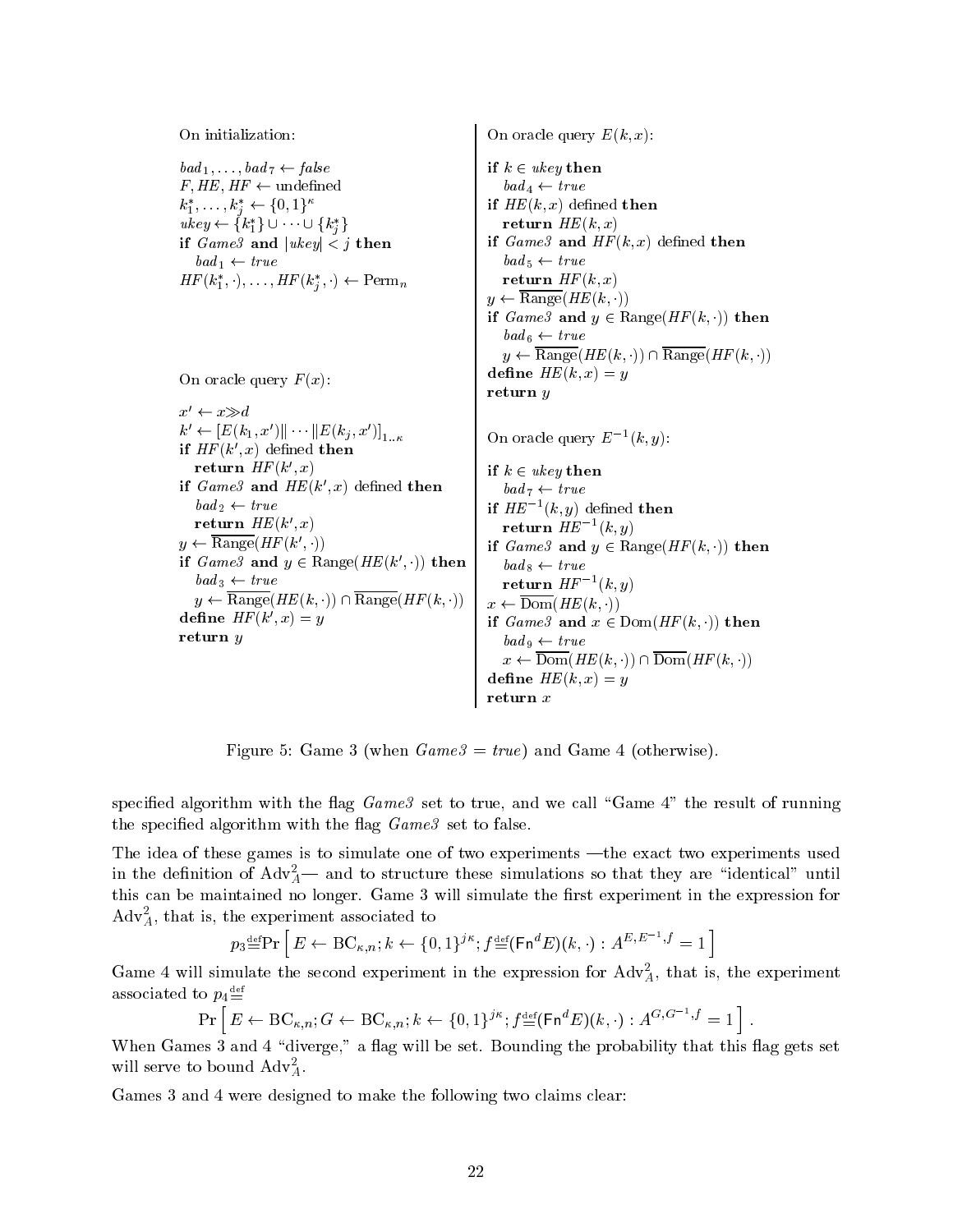Claim 7.9  $Pr_3\left[A^{E,E^{-1},F}=1\right] = p_3.$ 

Claim 7.10  $Pr_4\left[A^{E,E^{-1},F}=1\right] = p_4.$ 

Combining these claims and Lemma  $7.1$ , the advantage adversary  $A$  can achieve is bounded:

Claim 7.11  $|p_3 - p_4| \le \sum_{i=1}^9 \Pr_3[BAD_i].$ 

Therefore, instead of directly considering adversaries who try to maximize  $|p_3 - p_4|$ , we may consider adversaries whose goal it is to set the  $bad_i$  flags in Game 3. Claim 7.11 tells us that  $|p_3 - p_4|$  is no larger than the maximum probability an adversary can achieve in setting the flags in Game 3. For the remainder of this section, we consider in turn the maximum probability an adversary  $D$  has in setting each of the bad<sub>i</sub> flags. The overall bound we wish to prove,  $|p_3 - p_4|$ , is no larger than the sum of these maximum probabilities We now bound the maximum probability that an adversary has in causing each event  $\mathsf{BAD}_i$  in Game 3. Recall our convention that  $\mathsf{BAD}_i$  is the event that  $bad_i$ is the  $first$  flag to get set.

BOUNDING BAD<sub>1</sub>. The underlying keys are uniformly distributed and so we bound their collision probability with a birthday bound. So,  $Pr_3|BAD_1| \leq j^22^{-\kappa-1}$ .

BOUNDING BAD<sub>2</sub>UBAD<sub>5</sub>UBAD<sub>9</sub>. Each common key group shares a single derived key. The elements of the common key group along with their associated derived key together dene a contiguous set of  $\epsilon$ ntries in the HF -table which we can *atomyatoma boxes.* The locations of these distinguished boxes are irxed during initialization by the fixing of  $Hr$  ( $\kappa_1, \cdot, \ldots,$   $Hr$  ( $\kappa_j, \cdot$  ). The adversary is allowed F j queries to no more than  $\hat{q}$  common key groups, so there will never be more than  $\hat{q}$  distinguished boxes with entries in them. (Any distinguished boxes which have derived keys which coincide with any of the underlying keys in ukey will also have their entries filled, but we do not consider those here because BAD events associated with them are subsumed by  $BAD_4$  and  $BAD_7$ .) Furthermore, the distribution on the location of the  $\hat{q}$  occupied distinguished boxes is unaffected by the ordering or content of the adversary's queries. We therefore consider an adversary who asks her  $F$  queries first.

ta we consider the the projection onto the HE table of the  $q$  occupied distinguished boxes from the  $\sim$ HF table then the ability of of the adversary to ask her E oracle a query which intersects one of the projected distinguished boxes serves as a bound on the three events  $BAD_2\cup BAD_5\cup BAD_9$ . Let BAD<sup>\*</sup> be the event in Game 3 that such an intersection ocurrs. Event BAD<sub>2</sub> UBAD<sub>5</sub> UBAD<sub>9</sub> cannot occur without such an intersection And so

$$
Pr_3[ BAD_2 \cup BAD_5 \cup BAD_9] = Pr_3[BAD_2 \cup BAD_5 \cup BAD_9|BAD^*]Pr_3[BAD^*] +
$$

$$
Pr_3[BAD_2 \cup BAD_5 \cup BAD_9|BAD^*]Pr_3[BAD^*]
$$

$$
\leq 1 \cdot Pr_3[BAD^*] + 0 \cdot Pr_3[BAD^*]
$$
= Pr_3[BAD^*]
$$

$$
= Pr_3[BAD^*]
$$
$$

Event BAD is really the union of  $q$  events: That the adversary asks a query of E which intersects projected distinguished box  $dbox_i$ , for  $1 \leq i \leq \hat{q}$ . By the principle of incusion-exclusion we thus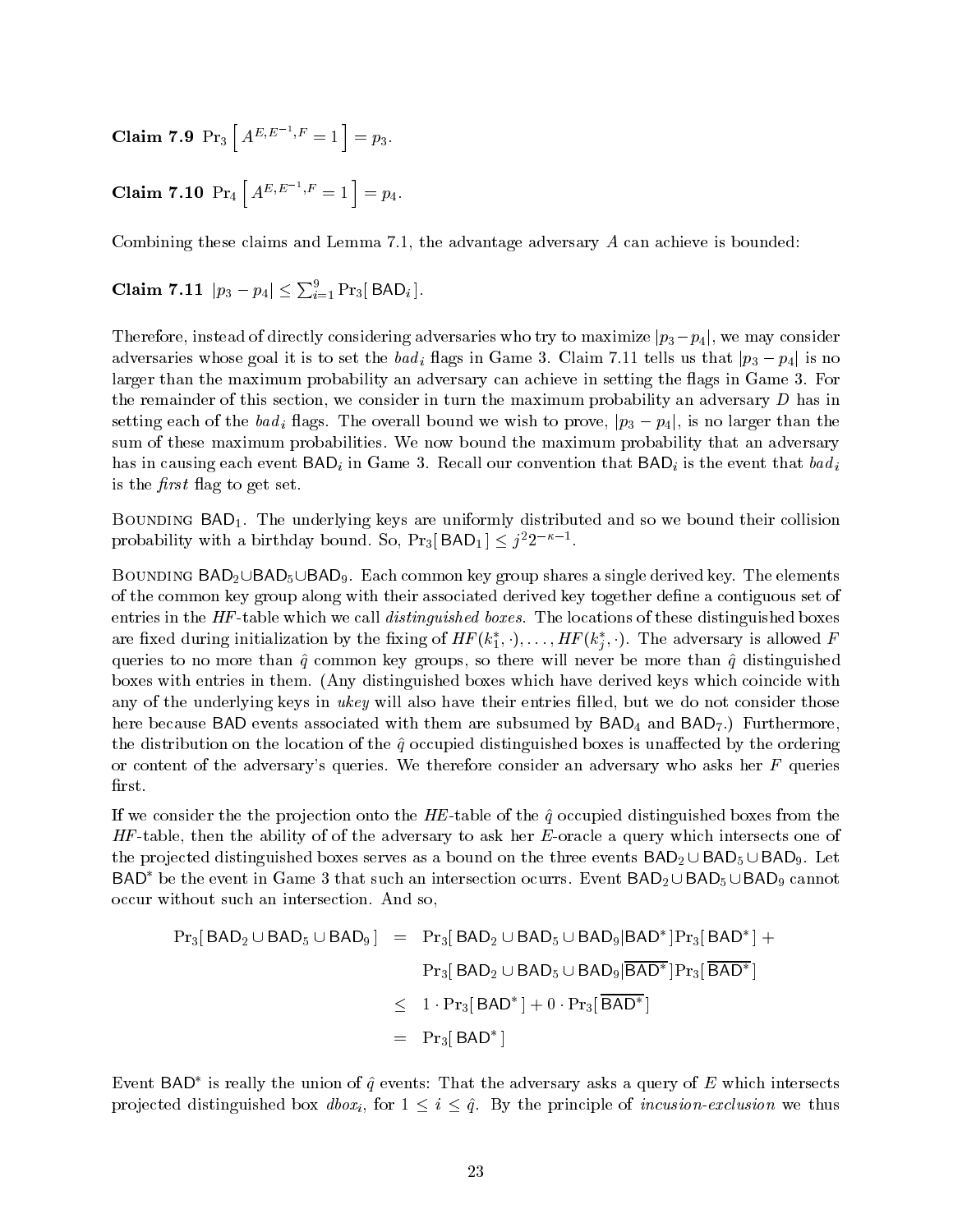bound BAD<sup>\*</sup> by a sum,  $Pr_3[BAD^*] = Pr_3[\cup_{i=1}^q dbox_i] \leq \sum_{i=1}^q Pr_3[dbox_i]$ . But, notice that each tale distinguished the table that we have all the third that it was the that it was the that it is uniformly t distributed, and so Pr3  $\textit{avox}_i \, \textbf{u} = q_i \textbf{z}$  , where  $q_i$  is the number of queries the adversary asks in the column where the *i*-th distinguished box is projected. Finally, we have  $\sum_{i=1}^{q} Pr_3[dbox_i] =$  $\sum_{i=1}^{q} q_i 2^{-\kappa} = q 2^{-\kappa}.$ 

BOUNDING BAD<sub>3</sub> UBAD<sub>6</sub> UBAD<sub>8</sub>. None of the events comprising BAD<sub>3</sub> UBAD<sub>6</sub> UBAD<sub>8</sub> occur unless an entry in  $HF(k, \cdot)$  is also in  $HE(k, \cdot)$ , for any k. We therefore bound  $BAD_3\cup BAD_6\cup BAD_8$  on the adversary's ability to cause such a collision in the same manner we did in the previous paragraphs. Let BAD\* be the event that such a collison occurs, then  $\Pr_3|\mathsf{BAD}_2\cup\mathsf{BAD}_5\cup\mathsf{BAD}_9|\leq\Pr_3|\mathsf{BAD}^*|$ .

As in the proof of Lemma  $7.4$ , we assume that no  $4$  common key groups map to the same derived key (see that proof for details). Thus, we consider the case where no  $HF\left(\kappa,\cdot\right)$  has more than  $4 \cdot 2^d$  defined elements, and they are all random and distinct by definition. (Again, those entries associated with the elements of ukey are bounded separately  $\alpha$  given that  $\alpha$  given that  $\alpha$  given that  $\alpha$ are made of the form  $E(t, \cdot)$ , no matter what their distribution, the chance of colliding with at least one of the  $4 \cdot 2^a$  random distinct values from  $HF(i, \cdot)$  is  $1 - (1 - (q_i/(2^{\kappa} - 4 \cdot 2^a)))^{4 \cdot 2^a}$ . We sum over all  $q_i$ . The sum is maximized when  $q_i = q$  for a single value of i. Adding the term which compensates for our assumption that no 4 common key groups map to the same derived key, and we arrive at our bound,  $1 - (1 - (q/(2^{\kappa} - 4 \cdot 2^d)))^{4 \cdot 2^{\kappa}} + \frac{q^2}{5!} \cdot 2^{-4\kappa}$ 

BOUNDING BAD<sub>4</sub>  $\cup$  BAD<sub>7</sub>. The underlying keys  $k_1, \ldots, k_j$  are uniformly distributed on  $\{0, 1\}^{\kappa}$ . Furthermore, The value of each underlying key is not significant, it is only a "name" for referring to one of the permutations.  $\nu$ -

The summation of these terms completes the bound of Lemma 7.8.

By the triangle inequality,  $\text{Adv}_{A} \leq \text{Adv}_{A}^{+} + \text{Adv}_{A}^{2}$ , which concludes the proof of Theorem 5.2.

**Remark 7.12** If  $\kappa \geq n$  then we can improve our bound to:

$$
A dv_A \le \hat{q} 2^{2d-n-1} + j^2 2^{-\kappa} + j \hat{q} 2^{-\kappa+1} + t \lceil \kappa/n \rceil 2^{-\kappa} + t 2^{-\kappa} + t \hat{t} 2^{d-n-\kappa}.
$$

**Proof:** If  $\kappa \geq n$ , then  $Pr_1 | BAD_1 | \leq \hat{q}2^{2a-n-1}$  and  $Pr_3 | BAD_4 | + Pr_3 | BAD_7 | \leq tt2^{a-n-\kappa}$ . Each common key group will be mapped to a different derived key k'. When  $\kappa \geq n$ , the keys are generated by a function which is the concatenation of  $j \geq 1$  permutations, ensuring than no two inputs map to the same output

# Analysis of attacks

Here we prove the lower bounds, namely the results of Section 5.3.

#### 8.1 Proof of Proposition -

Adversary  $CS$  looks for collisions within common key groups in the output of f. The attacks are specified in Figure 6.

**Prooi:** If  $f(\cdot) = (\text{Fn}^*E)(\kappa, \cdot)$  then each common key group is answered by a single permutation, and so  $\Pr[E \leftarrow \text{BC}_{\kappa,n}; k \leftarrow \{0,1\}^{j\kappa}: \textit{CS}^{\texttt{Fn}^\alpha E(k, \cdot)} = 1] = 0.$  Thus, advantage  $\text{IADV}^{\text{pn}}_{\textsf{F}}(\textit{CS})$  is exactly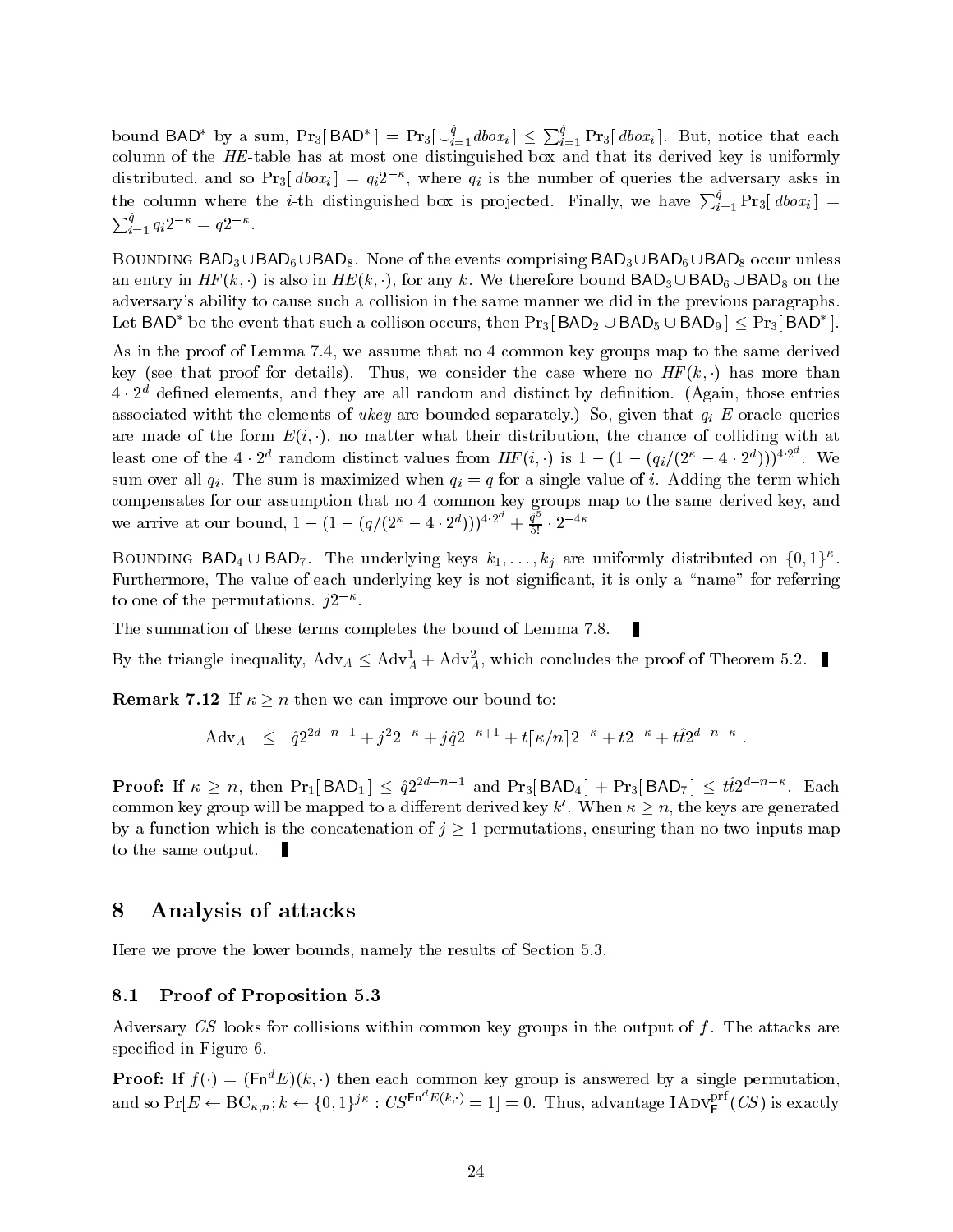| function $CS^f(q, d)$                                                       | function $KS^{f,E}(t, d, j, c)$                                             |
|-----------------------------------------------------------------------------|-----------------------------------------------------------------------------|
| for $i = 0 \ldots \lfloor q2^{-d} \rfloor - 1$ do                           | Choose $K \subseteq \{0, 1\}^{j\kappa}$ where                               |
| if $\lfloor \{f(i2^d), f(i2^d + 1), \ldots, f(i2^d + 2^d - 1)\} \mid < 2^d$ | for each $k_1 \ldots k_j \in K$ do                                          |
| then return 0                                                               | $k' \leftarrow [E(k_1, i)] \mid \cdots \mid [E(k_j, i)] \mid \ldots \kappa$ |
| return 0                                                                    | if $f(i2^d) = E(k', i2^d)$ for all $0 \leq i \leq c - 1$                    |
| then return 1                                                               |                                                                             |

 $\mathbf{r}$  is the collision  $\mathbf{r}$  and  $\mathbf{r}$  adversary right-discrete  $\mathbf{r}$  adversary  $\mathbf{r}$  adversary  $\mathbf{r}$ 

 $Pr[\rho \leftarrow \text{Rand}_n : CS^{\rho(\cdot)} = 1].$  This is easily bounded using Lemma 7.3. Let  $Q = \lfloor q2^{-d} \rfloor.$  $IADV_F^{\text{prf}}(CS) = Pr \big[\rho \leftarrow \text{Rand}_n : CS^{\rho(\cdot)} = 1 \big]$  $\begin{aligned} \hspace{0.5cm} \text{ = } \hspace{0.2cm} \Pr\left[ \, \rho \leftarrow \text{Rand}_n : \bigvee_{i=1}^{Q} \left[ \, \exists l,j : (i-1) 2^d \leq l < j \leq i 2^d - 1 : \rho(l) = \rho(j) \right] \, \right] \end{aligned}$  Pr <sup>h</sup> Randn VQ i hl- j i d lj i<sup>d</sup> l ji i  $= 1 - \prod_{i=1}^{k} Pr \left[ \rho \leftarrow \text{Rand}_n : \left[ \forall l, j : 0 \le l < j \le 2^d - 1 : \rho(l) \neq \rho(j) \right] \right]$  $\geq 1-e^{-Q(2^{n}-1)2^{n}}$  $\blacksquare$ 

### 8.2 Proof of Proposition -

Adversary KS makes a small number c of f queries and a large number t of E queries With typical values of  $\kappa$ , n, imagine  $c = 2$  or  $c = 3$ .) The adversary simply guesses a key and then tries to confirm that guess. The attack is again specified in Figure 6.

**Proof:** If f is a random function then there is a small chance that  $KS$  will incorrectly identify it as an instance of Fn-B. For this to happen some  $\kappa_1, \ldots, \kappa_j$  must collide with  $f$  's output. This occurs with chance only  $2^{-nc}$  for each of the  $t$  queries, and so Pr  $\bigl[~\,E \leftarrow \text{BC}_{\kappa,n}; f \leftarrow \text{Rand}_n: K S^{f,E}(t,d,j,c) = 1~\bigr]$ is no more than  $\iota_2$  .

If f is an instance of  $\text{Fn}^d E$ , then the chance that the algorithm outputs 1 is at least as much as the probability that the algorithm guesses the random key set correctly. We try  $\min\{\lfloor t/(c(j+1))\rfloor, 2^{j\kappa}\}$  $\}$ out of a total  $2^{\circ}$  -possible keys, from which the result now follows.  $\blacksquare$ 

# References

- W Aiello and R Vanketesan Foiling birthday attacks in output doubling transfor mations Advances in Cryptology - Eurocrypt - Proceedings Lecture Notes in Computer Science View British is different from the property through bitches
- M Bellare O Goldreich and H Krawczyk personal communications --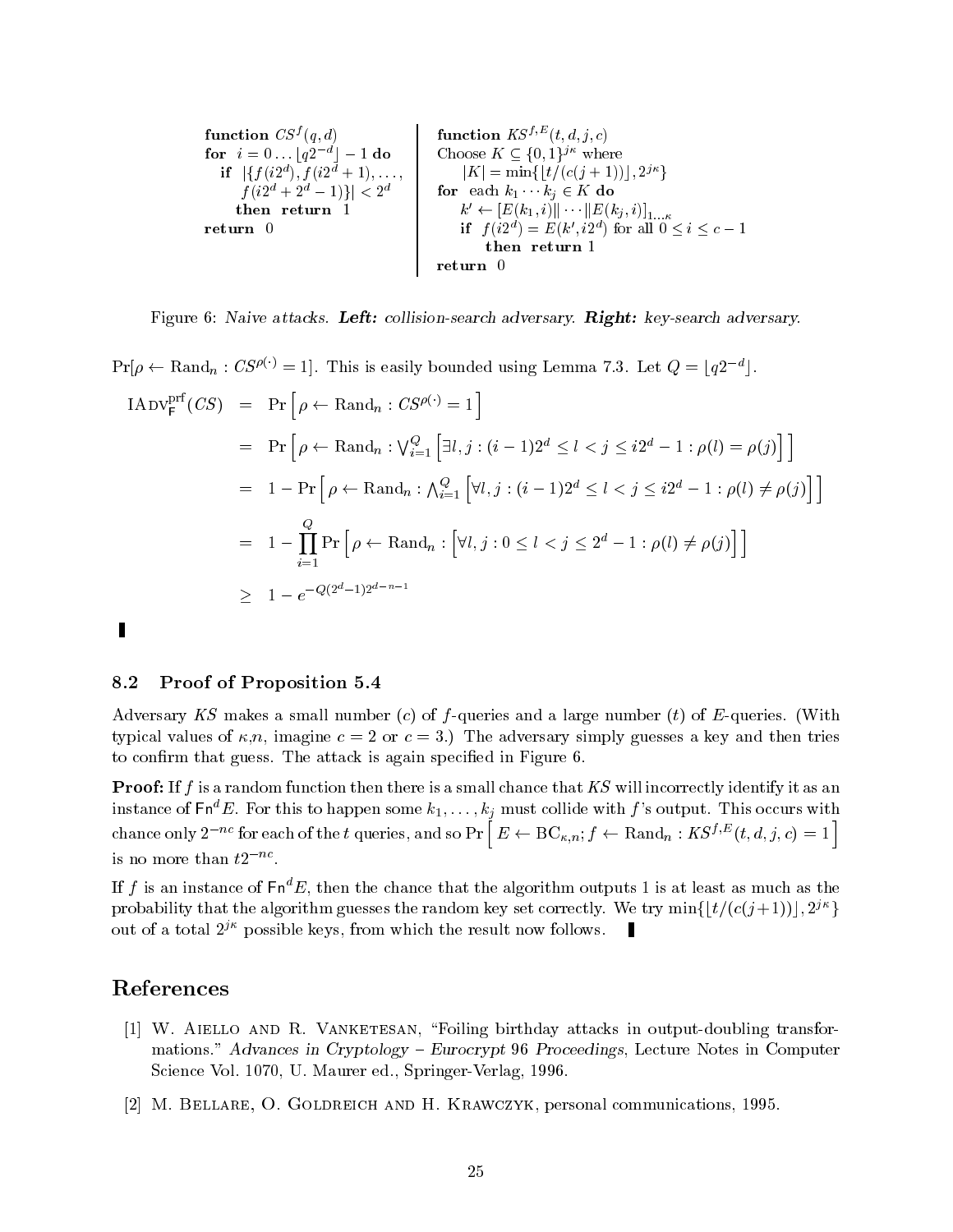- [3] M. BELLARE, R. CANETTI AND H. KRAWCZYK, "Pseudorandom functions revisited: The cascade construction and its concrete security." Proceedings of the 37th Symposium on Foundations of Computer Science III and Computer Science
- [4] M. BELLARE, A. DESAI, E. JOKIPII AND P. ROGAWAY, "A concrete security treatment of symmetric encryption." Proceedings of the 38th Symposium on Foundations of Computer  $\sim$  -  $\sim$  -  $\sim$  -  $\sim$  -  $\sim$  -  $\sim$  -  $\sim$  -  $\sim$  -  $\sim$  -  $\sim$  -  $\sim$  -  $\sim$  -  $\sim$  -  $\sim$  -  $\sim$  -  $\sim$  -  $\sim$  -  $\sim$  -  $\sim$  -  $\sim$  -  $\sim$  -  $\sim$  -  $\sim$  -  $\sim$  -  $\sim$  -  $\sim$  -  $\sim$  -  $\sim$  -  $\sim$  -  $\sim$  -  $\sim$  -  $\sim$
- [5] M. BELLARE, R. GUÉRIN AND P. ROGAWAY, "XOR MACS: New methods for message authentication using a nite pseudorandom function Advances in Cryptology - Crypto - Proceedings Lecture Notes in Computer Science Vol - D Coppersmith ed Springer Verlag --
- [6] M. BELLARE, J. KILIAN AND P. ROGAWAY, "The security of cipher block chaining."  $Ad$ vances in Cryptology - Crypto - Proceedings Lecture Notes in Computer Science Vol - $\mathcal{V} = \mathcal{V} = \mathcal{V} = \mathcal{V} = \mathcal{V} = \mathcal{V}$
- $[7]$  S. EVEN AND Y. MANSOUR, "A construction of a cipher from a single pseudorandom permutation Advances in Cryptology - ASIACRYPT - Proceedings Lecture Notes in Computer Science Vol and T Matsumoto ed Springer and T Matsumoto ed Springer and T Matsumoto ed Springer and T Matsumot
- [8] O. GOLDREICH, S. GOLDWASSER AND S. MICALI, "How to construct random functions," Journal of the ACM View (All also also all also in population of the ACM  $\sim$
- istic of Goldwasser and Signalizers and Systems and Systems and Systems and Systems and Systems and Systems and Sciences Vol  April - pp \$--
- [10] J. KILIAN AND P. ROGAWAY, "How to protect DES against exhaustive key search." Advances in Cryptology - Crypto VV - Cryptology - Crypto Crypton II - Computer Science Vol - Cryptology N KOBLITZ ED SPRINGER ED SPRINGER EDGE EN SOLD EN SOLD ET SOLD ET SOLD ET SOLD ET SOLD ET SOLD ET SOLD ET SOLD
- [11] M. Luby, Pseudorandomness and Crpyptographic Applications. Princeton University Press,
- [12] M. LUBY AND C. RACKOFF, "How to construct pseudorandom permutations from pseudorandom functions since the single-state of the single-state of the single-state of the single-state of the single-state of the single-state of the single-state of the single-state of the single-state of the single-state of
- [13] M. Matsui, "The first experimental cryptanalysis of the Data Encryption Standard." Ad- $\mathcal{C}$  in  $\mathcal{C}$  -called  $\mathcal{C}$  -called  $\mathcal{C}$  -called  $\mathcal{C}$  -called  $\mathcal{C}$  -called  $\mathcal{C}$  -called  $\mathcal{C}$  -called  $\mathcal{C}$  -called  $\mathcal{C}$  -called  $\mathcal{C}$  -called  $\mathcal{C}$  -called  $\mathcal{C}$  -called  $\mathcal{$  $\mathcal{L}$  . In the space of  $\mathcal{L}$  and  $\mathcal{L}$  are space of  $\mathcal{L}$  ,  $\mathcal{L}$  ,  $\mathcal{L}$  ,  $\mathcal{L}$  ,  $\mathcal{L}$  ,  $\mathcal{L}$  ,  $\mathcal{L}$  ,  $\mathcal{L}$  ,  $\mathcal{L}$  ,  $\mathcal{L}$  ,  $\mathcal{L}$  ,  $\mathcal{L}$  ,  $\mathcal{L}$  ,  $\mathcal{L}$  ,  $\mathcal{$
- U Maurer A simplied and generalized treatment of Luby Racko pseudorandom per mutation generators Advances in Cryptology - Mutation proceedings - Mutation and Advances Inc. represented the computer of the springer of the springer of the springer of the springer of the springer of th
- random construction of the construction of the construction of pseudocal parameters in production of  $\mathbb{R}^n$ Racko revisited Proceedings of the -th Annual Symposium on Theory of Computing ACM --
- [16] J. PATARIN, "Improved security bounds for pseudorandom permutations." Fourth ACM Conference on Computer and Communications Security --